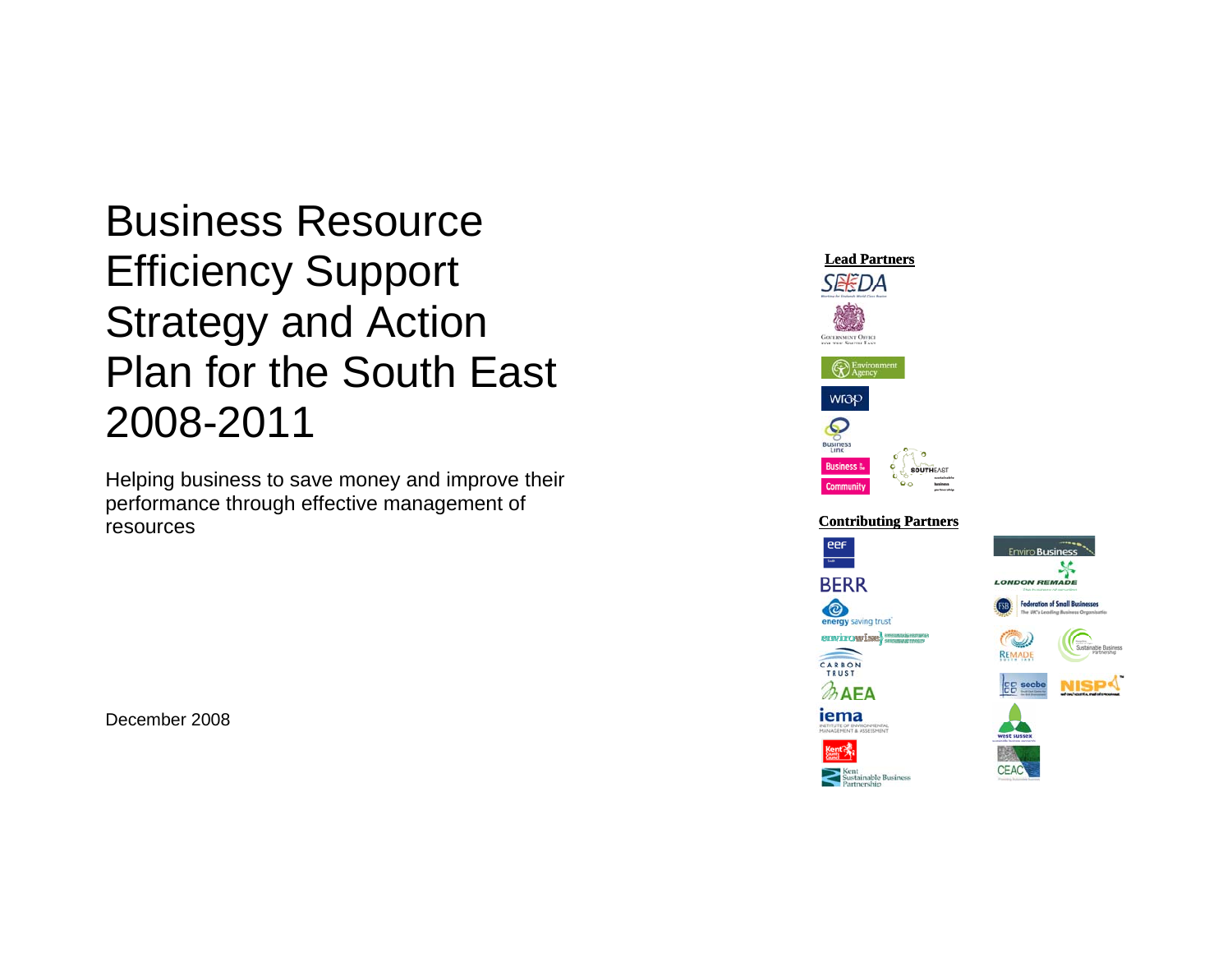# Table of Contents

| Introduction, Background, Strategy and Resourcing                                             |         |  |  |  |  |
|-----------------------------------------------------------------------------------------------|---------|--|--|--|--|
| Overview of strategy                                                                          | Page 7  |  |  |  |  |
| A vision for a Resource Efficient Business of the Future                                      | Page 8  |  |  |  |  |
| Implementation of Plan                                                                        |         |  |  |  |  |
| Theme 1: Leading and Co-ordinating Action                                                     | Page 9  |  |  |  |  |
| Theme 2: Delivering through Partnerships                                                      | Page 10 |  |  |  |  |
| Theme 3: Networking and Community Building                                                    | Page 12 |  |  |  |  |
| Theme 4: Incentivising by Action                                                              | Page 13 |  |  |  |  |
| Theme 5: Increasing Awareness                                                                 | Page 15 |  |  |  |  |
| Appendix 1 More detailed information on "where are we now"                                    | Page 17 |  |  |  |  |
| Appendix 2 Background document on the strategy prepared<br>for July 18 <sup>th</sup> workshop | Page 21 |  |  |  |  |
| Appendix 3 List of partners who contributed to the development<br>of the strategy             | Page 25 |  |  |  |  |
| Appendix 4 List of acronyms                                                                   | Page 26 |  |  |  |  |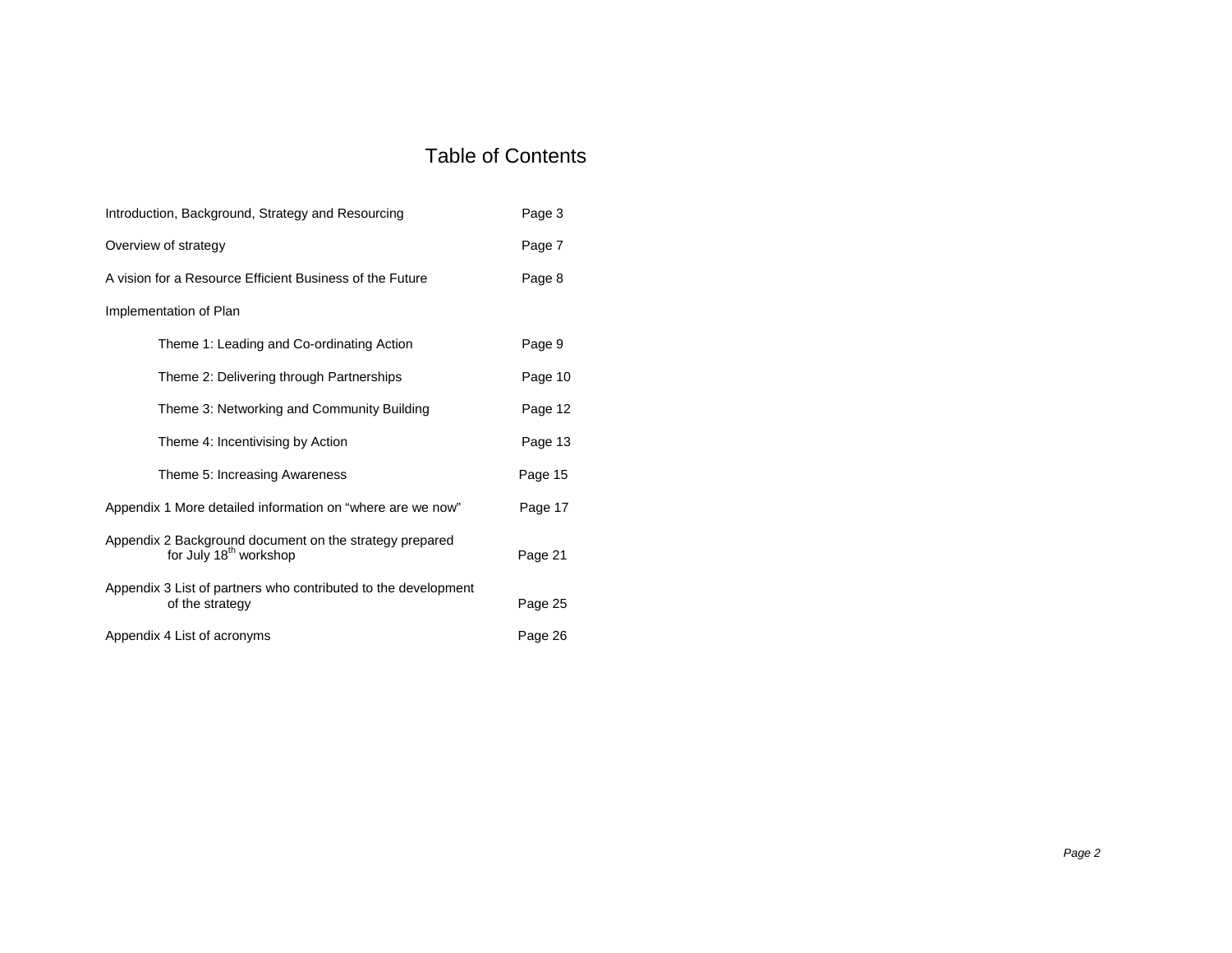# 1. Introduction

Welcome to the Business Resource Efficiency Support Strategy for the South East. This Strategy will move the current availability and uptake of environmental business support to a new level and at the same time fit in with the "Solutions for Business" support being developed nationally by the Government. This will assist businesses in the South East, facing a challenging economic climate at the present time, as well as preparing them for the opportunities presented by the emerging UK and global low carbon economy.

The Strategy has been developed in conjunction with a range of stakeholders (listed in Appendix 4) whose expert input has been invaluable.

## 2. Background

The South East is committed to stabilising, and then reducing, its ecological footprint, which is currently three and a half times higher than a sustainable rate and still growing. It has set out a route map, published in August 2008 *(www.seeda.co.uk/Publications/Sustainabile\_Prosperity)* to help the region achieve this, which includes the role of the business community in reducing its footprint through the more efficient use of resources.

The ecological footprint is one of the 3 headline targets for the RES and the Regional Spatial Strategy (RSS) which is broken down into further targets specifically relating to resource efficiency, as shown below. It is these targets that are addressed in this strategy.

#### **The relevant RES and RSS targets for 2016 are to:**

- reduce carbon emissions by 20% by 2016 (RES)
- increase diversion of waste from landfill to 80% (RSS)
- reduce water consumption by 20% (RES) Baseline: 2003

The reduction needed by the business sector to meet these targets is substantial, revealing the extent of the challenge and the dramatic step change in business action that is required to meet them (please see Appendix 2 for details). Equally, there are significant cost savings for individual businesses, and economic benefits to the region as a whole, from adopting low carbon, resource efficient measures. Across the South East, these have been estimated to amount to £871M/annum *(Defra 2007)*

# 3. The Strategy

This Strategy must drive a step change in the volume and type of actions being taken by businesses to become more resource efficient. It also acknowledges the reforms on business support under consideration by government, including the reduction in public subsidy, especially for one to one support, and an expectation that the private sector will increasingly deliver the required level of carbon reduction and resource efficiency services. The new "Improve Your Resource Efficiency" business support offering that will replace the previous BREW <sup>1</sup> funded organisations and programmes will be agreed later during 2008-09 and come on line by March 2009.

<sup>1</sup> *BREW – Business Resource Efficiency and Waste*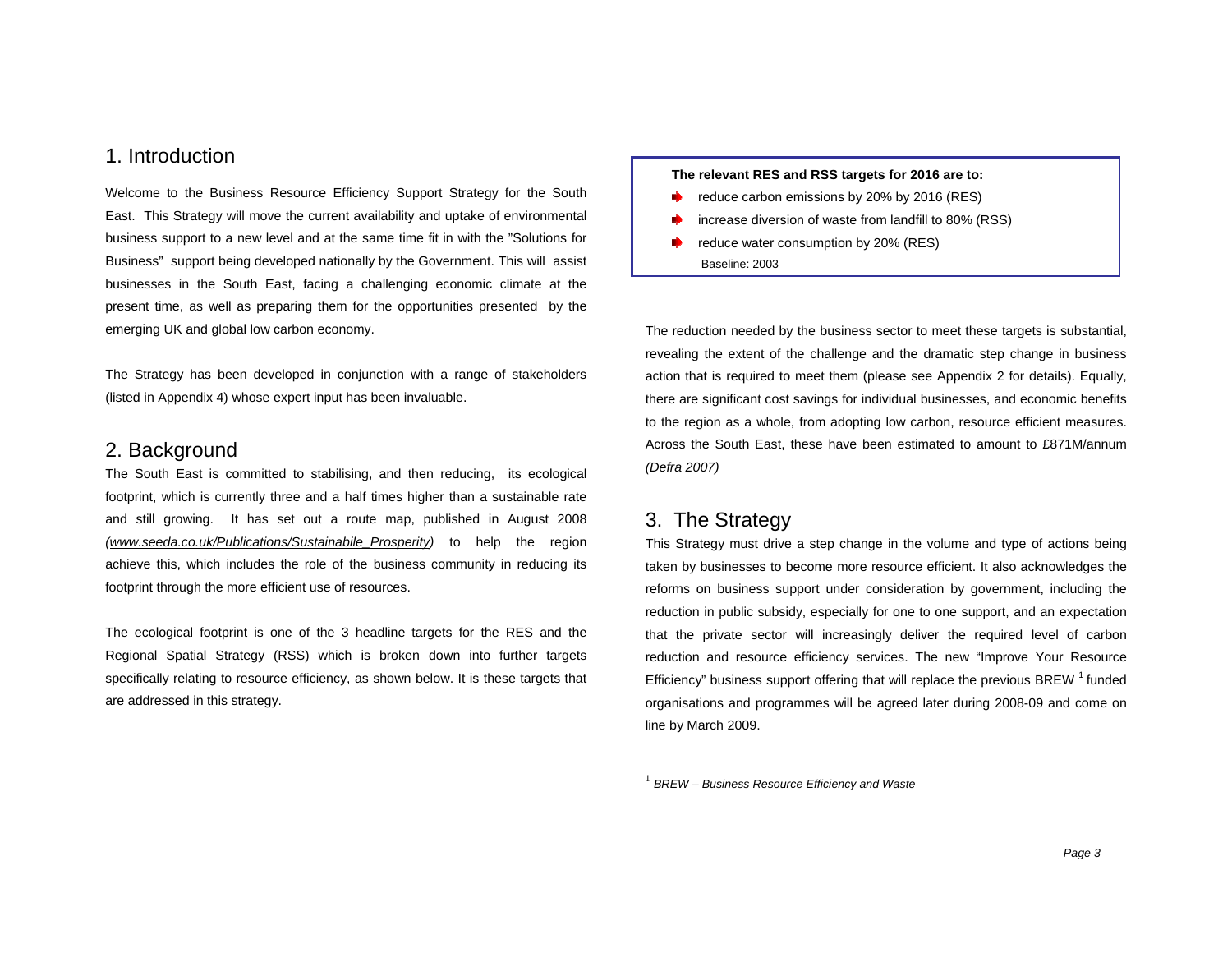Furthermore, the Strategy positions Business Link as the primary access channel for business support, as required by the Government's Business Support Simplification Programme  $(BSSP)^2$ . SEEDA is responsible for working with national and regional partners in developing Regional Transitional Management Plans to drive delivery of BSSP regionally.

The Strategy has five overarching themes.

- 1. **Vision and leadership** to give a clear picture about the future and coordinating activity across the South East to ensure best use of all available resources.
- 2. **Delivering through partnerships** including those that have a regulatory, customer or shareholder requirement to reduce carbon emissions and be more resource efficient. This includes local authorities, water, waste and energy companies, trade bodies and associations with the aim of encouraging them to convey the same message for change.
- 3. **Networking and Community Building** we know that businesses listen to other businesses so this theme focuses on building networks and communities to facilitate peer to peer learning and sharing.
- 4. **Incentivising Action** to overcome the known barriers of cost and time.
- 5. **Increasing Awareness and Uptake of Business Support** to maximise awareness and uptake, using Business Link as the key marketing and access channel to businesses.

### 4. Impact

(see Appendix 3 for breakdown)

The Strategy aims to have the following impact:

- **■** 2.2% reduction in carbon emissions by 2011, equivalent to 651,500 tonnes carbon emissions (as shown in graph)
- A diversion of 2.82M tonnes of waste from landfill via the Pathway to Zero Waste Strategy (PTZW) (equal to additional diversion of 30% waste from landfill)
- 7,775 million litres water savings (equivalent to a 2% reduction from current levels).



(Waste and Water actions are similarly in line with the longer term targets)

 $^2$  BSSP -

*http://www.berr.gov.uk/whatwedo/enterprise/simplifyingbusinesssupport/page44805.html*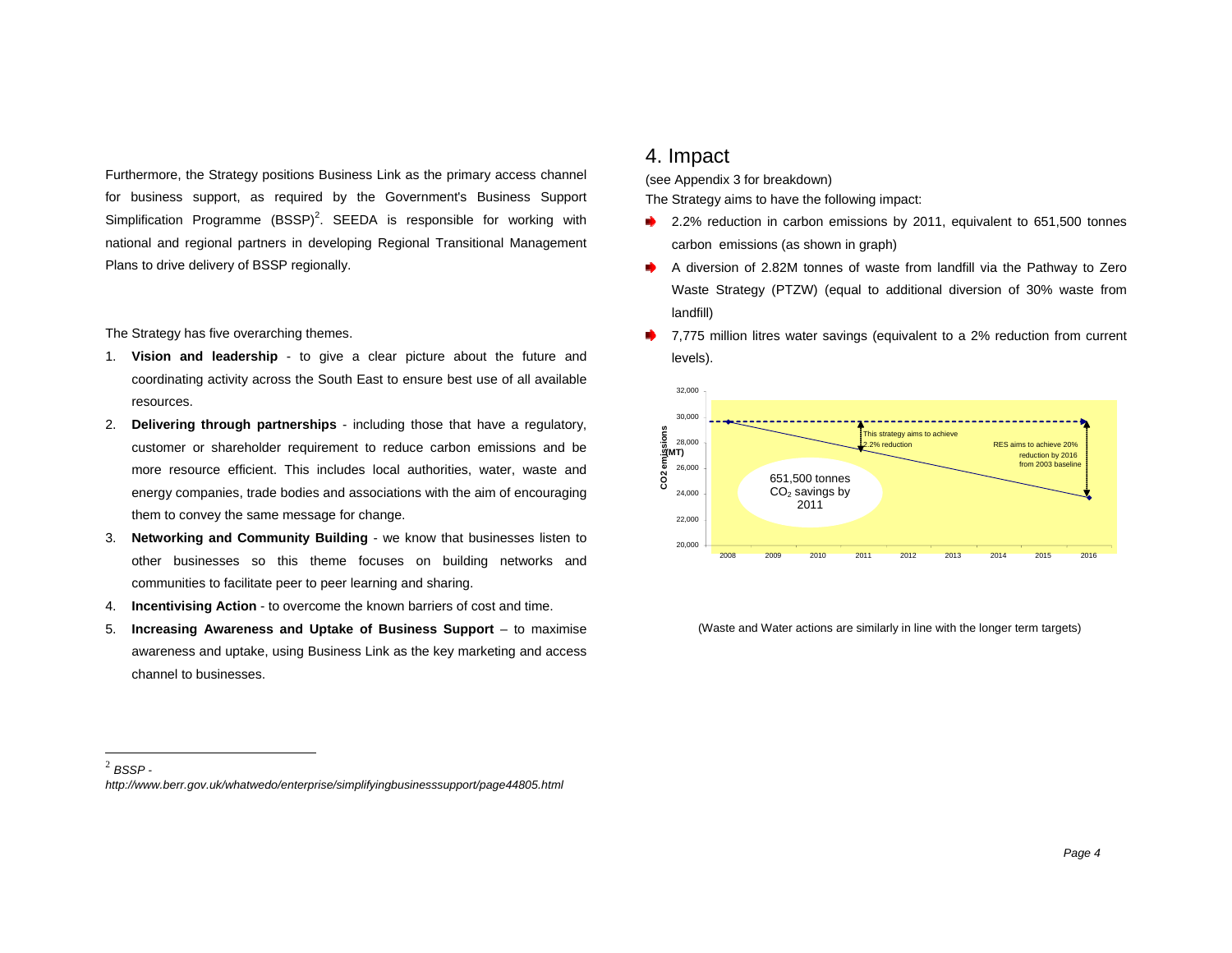These savings will be delivered through the 5 themes in the strategy as shown below:

| <b>Strategy impacts</b>                    | CO <sub>2</sub><br>savings | <b>Waste</b><br>diverted (t) | Water<br>savings (ML) |  |
|--------------------------------------------|----------------------------|------------------------------|-----------------------|--|
| Theme 1 – Vision and Leadership            | Not quantified             |                              |                       |  |
| Theme 2 - Delivering through Stakeholders  | 619,000                    | 2.8M                         | 6.750                 |  |
| Theme 3 – Building more effective networks | 7.500                      | Nil                          | Nil                   |  |
| Theme 4 – Incentivising Action             | 25,000                     | 11.500                       | 1,025                 |  |
| Theme 5 – Maximise Awareness and Uptake    | Not quantified             |                              |                       |  |
| <b>Total impact</b>                        | 651.500                    | 2.82M                        | 7.775                 |  |

### 5. Monitoring

There is currently no standard region-wide system to monitor the impact of the strategy. Data are currently captured through the referral and brokerage systems in Business Link and ENWORKS (www.efficiencytoolkit.net) used by the Sustainable Business Partnerships and SEEDA delivery partners, and via other possible sub-regional tools being considered by Local Authorities. Regional impacts may be able to be monitored using the LAA indicators which feed into the REAP (Resource & Energy Analysis Programme http://resourceaccounting.org.uk/) and the REEIO Model (Regional Economy Input-Output Model http://www.wwflearning.org.uk/scpnet/tools/reeio/).

Further work is being done to ensure appropriate and transparent measurement and integration of reporting into the RES Monitoring Reports.

### 6. Resourcing/Funding

SEEDA is funding an interim programme of support in 2008-2009, including the Business Link Sustainable Business Service and environmental reviews delivered by the Sustainable Business Partnerships. Also, a new pilot incentive scheme to promote the uptake of private sector services is to be launched in winter 2008.

SEEDA has also released to pre-qualified partners five ERDF specifications for projects on sustainable travel, design, construction, procurement and reduction, reuse & recycling of materials. These are also included in the Strategy and are scheduled for start in early 2009.

Whilst awareness levels of general resource efficiency is relatively high, there is a continued need to work closely with stakeholders to maintain 'demand' and awareness of business resource efficiency support products. Therefore, a SEEDAfunded stakeholder engagement strategy is currently being developed although there will be limited activity in 2008-09.

Total SEEDA funding for the core Business Resource Efficiency programme amounts to around £2M over the 3 year period of the Corporate Plan (2008-11). This will be matched by ERDF funding. In addition, the Pathway Towards Zero Waste programme has a total budget over this period in excess of £8M, from all partners. Together with the effort provided by national delivery bodies, this represents a major investment in the South East towards the resource efficiency agenda that will support businesses in reducing their operating costs, and improve their environmental credentials, thereby helping businesses to become more competitive and thrive in these difficult economic times. In doing so, businesses will be playing their part in reducing the region's ecological footprint, improving the region's resilience to energy security, reducing water stress and reliance on raw materials, at a time of global pressure.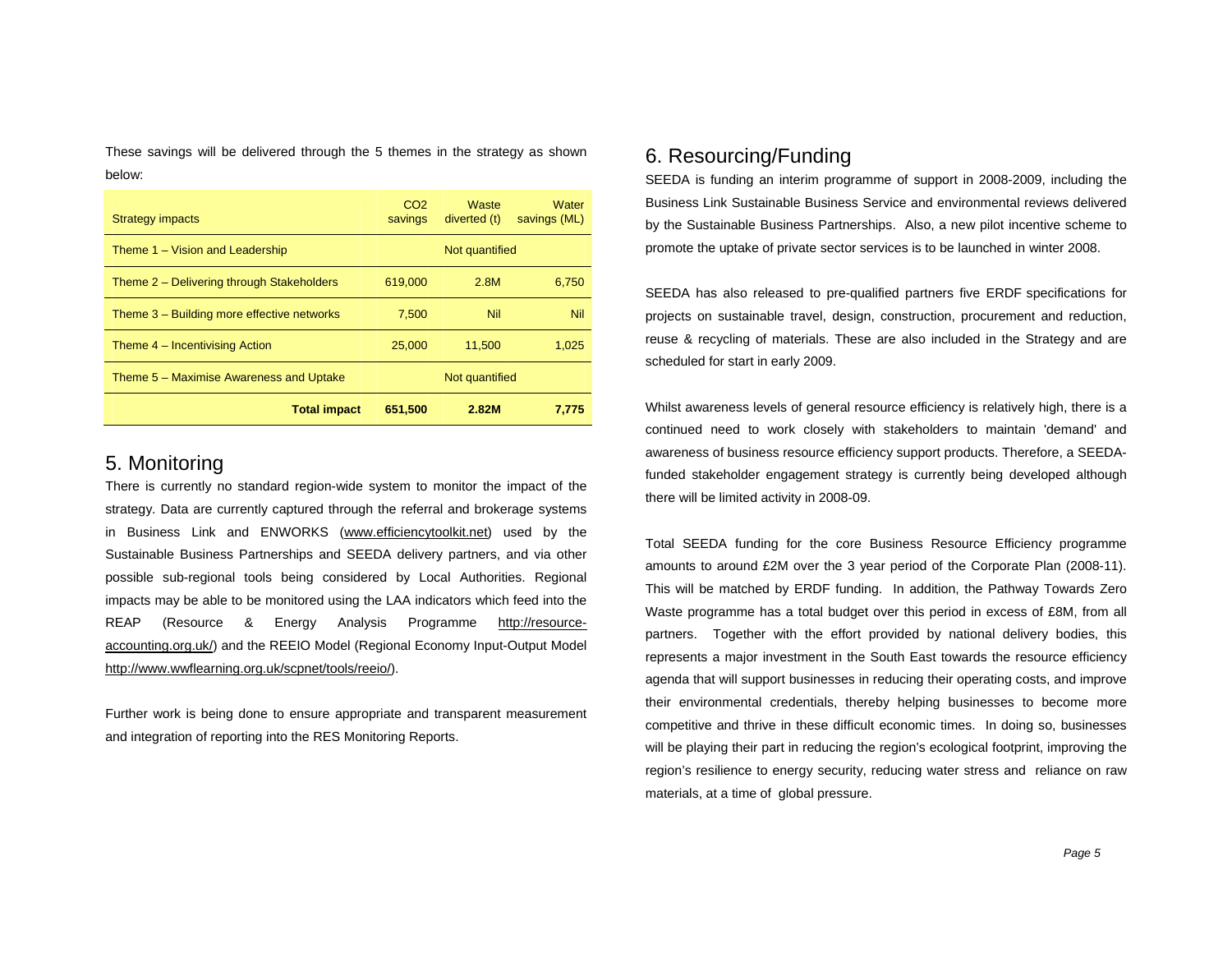# 8. Key Resources Consulted

A Framework for Pro Environmental Behaviours, *2007 DEFRA* Bringing innovation to existing approaches to influence the behaviour of small businesses, National Centre for Business and Sustainability/DEFRA, *March 2006* Carbon Pathways analysis, Informing Development of a Carbon Reduction Strategy for the Transport Sector, *July 2008 DfT* Corporate Plan 2008-11, *SEEDA* Future Water, HM Government's Water Strategy for England Future Water Efficiency Targets, A consultation, *Ofwat, July 2008* Prosperity of all in the global economy – world class skills, Leitch, *December 2006* Quantification of the Business Benefits of Resource Efficiency October 2007, *Oakdene Hollins/DEFRA*Reducing the South East's Ecological Footprint, *WWF/SEEDA/SEERA* July 2008 Reducing Carbon Emissions from Transport, February 2006, *Sustainable Development Commission*  Regional Economic Strategy for the South East 2006-2016, *SEEDA*  Security of Supply, 2006-7, *Ofwat* Social and Environmental Responsibility and the Small Business Owner, south east findings, *Federation of Small Businesses, South East Policy Unit*, March 2008 Stakeholder Review forums – SEEDA 2008 Sustainability in the South East, March 2008, SEEDA UK Renewable Energy Strategy , Consultation, June 2008, BERR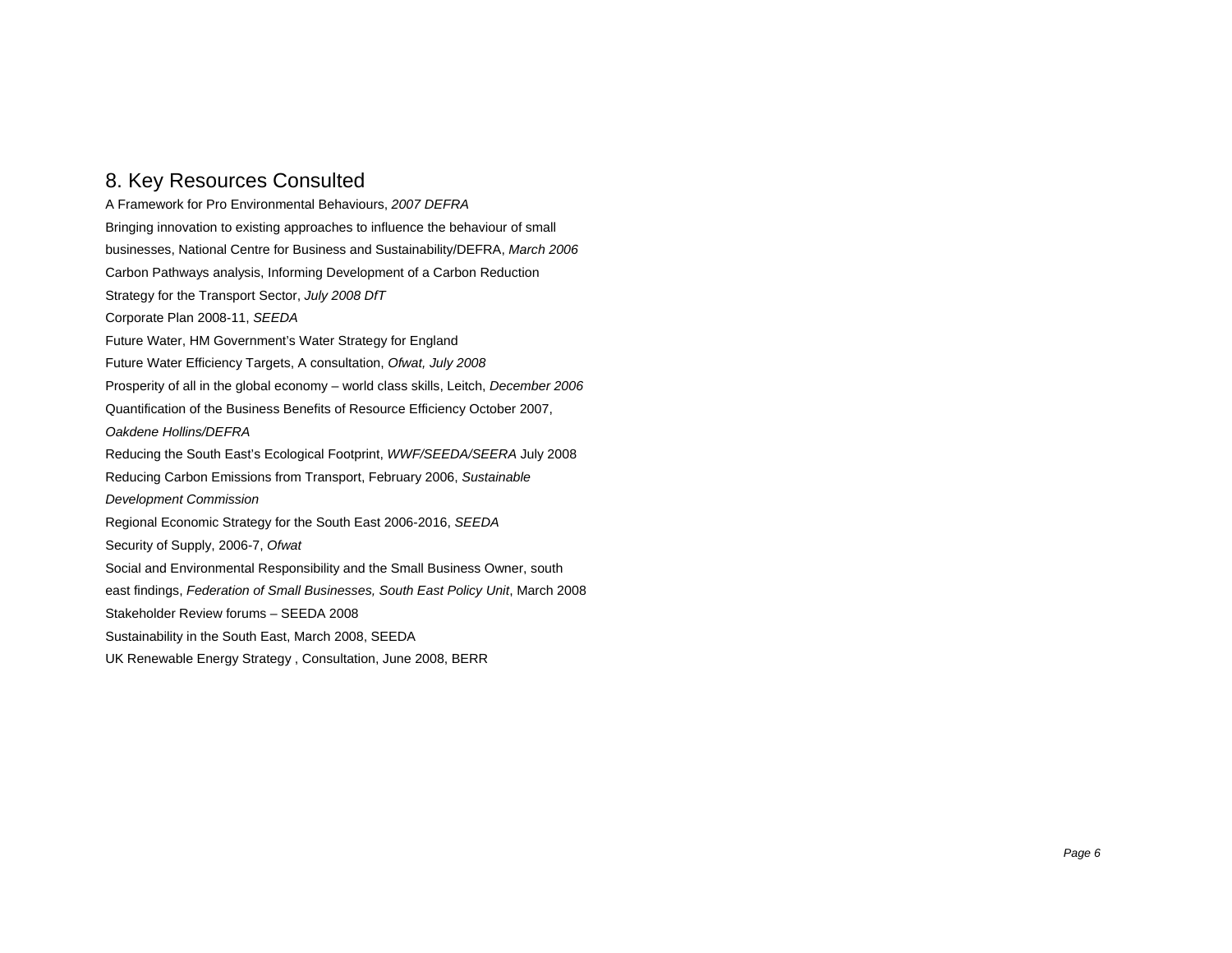### **Business Resource Efficiency Strategy – An Overview**

Theme 1 - SEEDA will provide **regional leadership and direction** on Business Resource Efficiency through:

- championing the carbon reduction agenda through the Low Carbon Regional Leadership initiative with key regional bodies and private sector companies
- overseeing delivery of the Pathways Towards Zero Waste regional initiative
- embedding resource efficiency and sustainability throughout SEEDA's activities, including innovation and growth plans and skills programmes
- supporting the Manufacturing Advisory Service, Train to Gain , Business Link and other business support services
- supporting businesses that deliver environmental technology solutions within the SE and globally
- driving sustainable procurement in the public and private sector supply chains,
- working with local authorities with LAA (Local Area Agreement) target (NI 186) to achieve carbon savings within their area, including from business energy and transport
- Developing support tools for Diamond authorities to support their efforts to stabilise and then reduce the ecological footprint within their subregions
- co-ordination, monitoring and reporting of activity by Business Link and other delivery partners
- influencing the commissioning and selection of projects on Sustainable Consumption and Production themes that are funded by European Regional Development Fund (ERDF) and European Social Fund (ESF) streams

Theme 2 - Working with **business stakeholders**, we will harness existing relationships and support mechanisms to drive a co-ordinated programme to help businesses take up energy, water and waste saving measures with bottom line cost savings. These include:

- energy and water utilities to target businesses with high energy/water consumption
- trade and business associations (FSB, IOD, Chambers of Commerce, CBI and others) to target members
- Government-funded delivery partners delivering the Solutions for Business "Improve Your Resource Efficiency" programme

Theme 3 – Capitalise on **business networks and communities** of interest, for example businesses in the same sector or geographically close to each other, to encourage sharing of information and joint action to become more resource efficient.

Theme 4- Whilst the long term objective of the strategy is to stimulate businesses to adopt resource efficiency as an everyday activity, there is a need in the medium term to continue to **incentivise action** funded through the public purse. This Strategy includes a range of existing and new mechanisms to provide financial and other support for resource efficiency, including a programme of support under the (ERDF) covering sustainable procurement, transport, design, and second use of materials and products.

Theme 5 – Ensure effective **marketing** of the programme, through existing Business Link routes and proactive stakeholder engagement, promotion of case studies and campaigns to encourage and support businesses on their journey towards resource efficiency.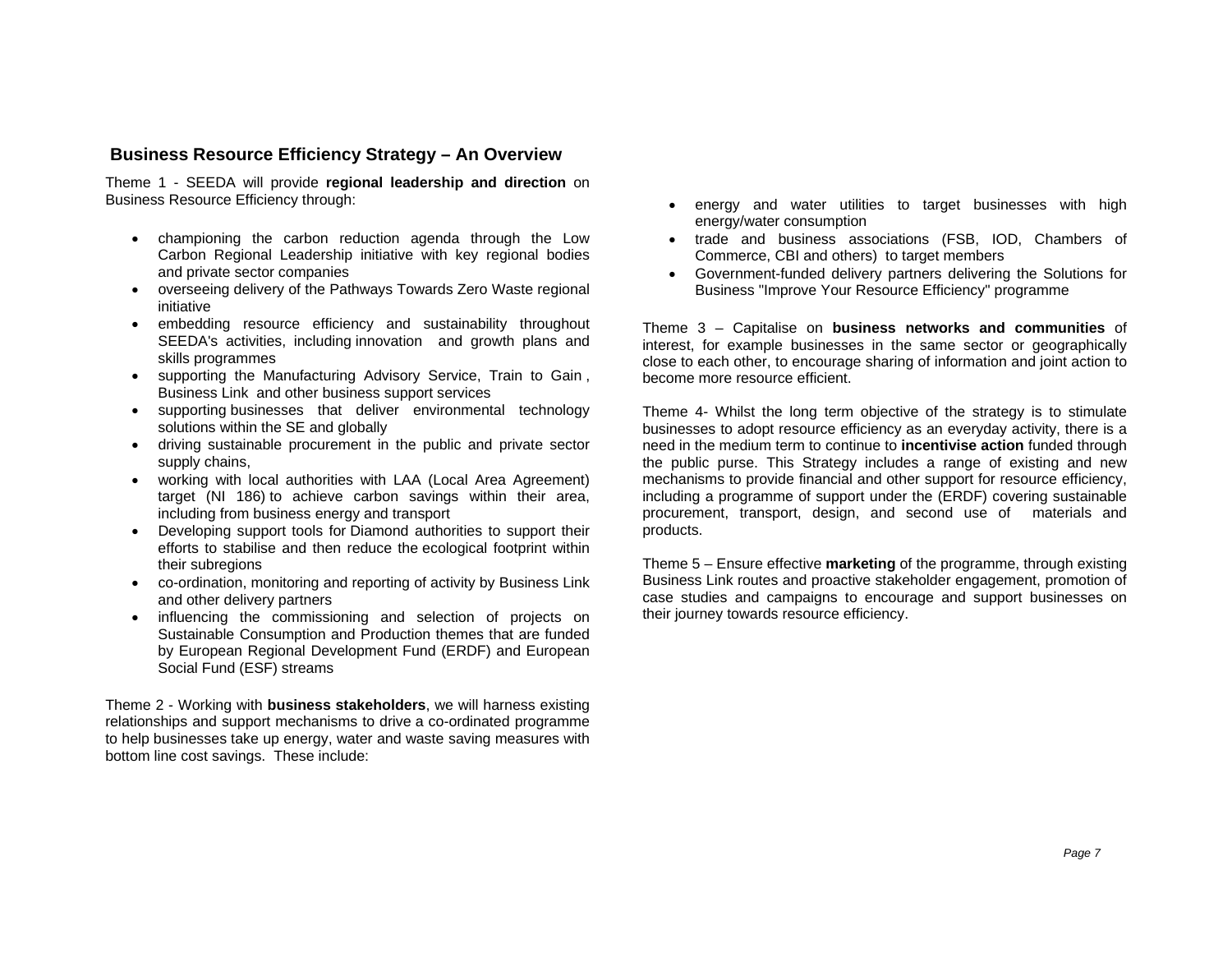# Summary Business Resource Efficiency Support Strategy 2008-2011

### **How are we goin g to get there?**

**Where are we now?** *(please refer to Appendix 1 for more detail)*

#### **SEEDA and regional partners**

- Need new business support model to fit in with BSSP, shift to privately funded business support & step change in uptake from business community
- Need to leverage all available funding and partners to meet challenging sustainability targets to dramatically cut carbon, waste & water

#### **The region**

- Over 760,000 enterprises in the SE of which 365,000 are VAT and PAYE registered. A working population 3.6 million.. Only 25,000 with > 10 employees. Key sectors are services, manufacturing and retail
- Needs to achieve annual carbon savings of 556,000t/a from buildings/processes and 184,500 from transport to deliver 20% savings – approx 70 tonnes/business.
- Needs to put in place infrastructure and services to divert 80% waste (3.8m t/a) from landfill
- Needs to reduce water consumption by 20%, which roughly equates to saving 2.3l/person/day

#### **Businesses – "the norm" today**

- Key motivator is personal belief of owner/manager (ref DEFRA research) – but not widespread
- Key barrier is the time & cost of the transaction (eg find the right supplier of energy efficient lighting), relevance & importance. Often don't see the need.
- Cost savings not always effective driver for action many businesses look at staff cuts before raw material/energy savings - or focus on increasing sales
- To overcome barriers need motivators pull of economic incentives or push of legislation
- Businesses currently look to peers, council or Environment Agency for help

#### **The region adopts 5 themes:**

#### **Theme 1: Vision and Leadership**

Create a vision for a low carbon business and align all business support so together it takes the region towards it.

#### **Theme 2: Delivering through stakeholders**

Delivery through partnerships with key players who have regulatory, shareholder or customer demands to reach targets in the South East – including local authorities, utility providers and waste service providers and trade associations

#### **Theme 3: Building more effective networks and communities**

Build a community of businesses to share information, successes and activities, tapping into the social networks that are becoming an enduring part of everyday life

#### **Theme 4: Incentivising Action**

Provide incentives for businesses to take action that overcome the key barriers of time and cost,fill gaps in current support and support the use of private providers

#### **Theme 5: Maximise Awareness and Uptake**

Market available business support through Business Link and all other routes to ensure maximum awareness and uptake

### **Where do we want to be in 3 years' time?**

#### **SEEDA and regional partners**

- SEEDA **anticipating the future** for low carbon, resource efficient businesses in the South East and sharing this vision with business leaders of today and tomorrow
- Coordinating **a high impact** joined up offer of market let business support in the South East
- Ensuring support is **easy to find, easy to use**  and sourced **locally**
- Ensuring support **enables** businesses to take **action** and leads to **bottom line** and **sales benefits**
- SEEDA able to **track progress** towards RES targets and allow businesses to see how they are doing compared to their peers

#### **The region**

- Delivering carbon reductions of 2.2% approx 500,000 tonnes from buildings/processes and 178,000 tonnes from transport/travel – 17,000 businesses savings 20 t/a from Apr 09 onwards
- Delivering diversion of additional business waste of 2.7Mt (ie extra 30% diversion from 2006 levels) – 26,000 businesses saving 50tpa
- Delivering 2% water savings of 7,500megalitres or 0.25l/person/day or 8,000 businesses saving 5litres/day/annum

#### **Businesses – "the norm" in 3 years**

- Businesses recognise the commercial benefit of investing time and money in resource efficiency.
- Starting to see a cultural shift personal beliefs are more closely correlated to actions taken at work
- See vision for the business of the future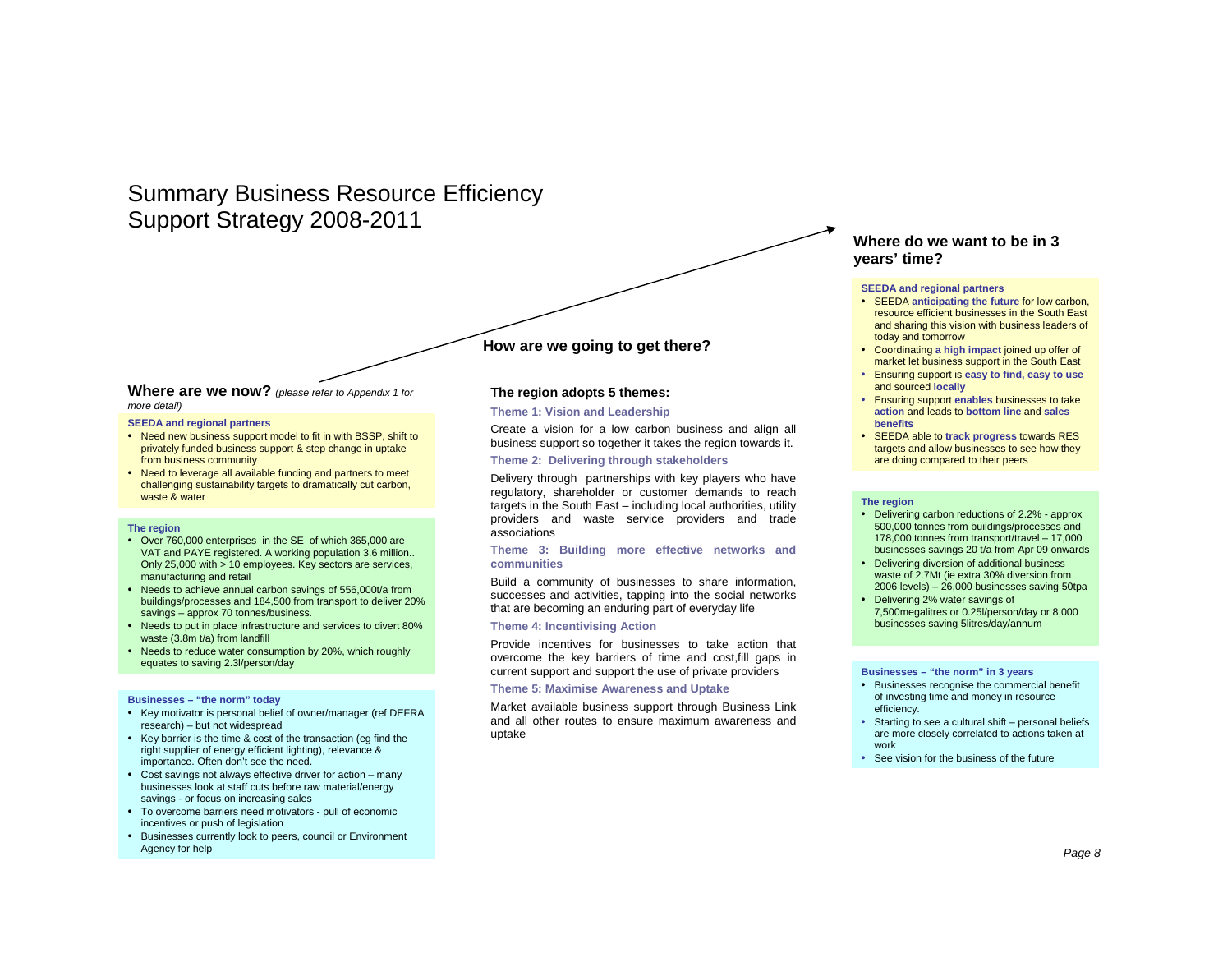A Vision for the Resource Efficient Business of 2016

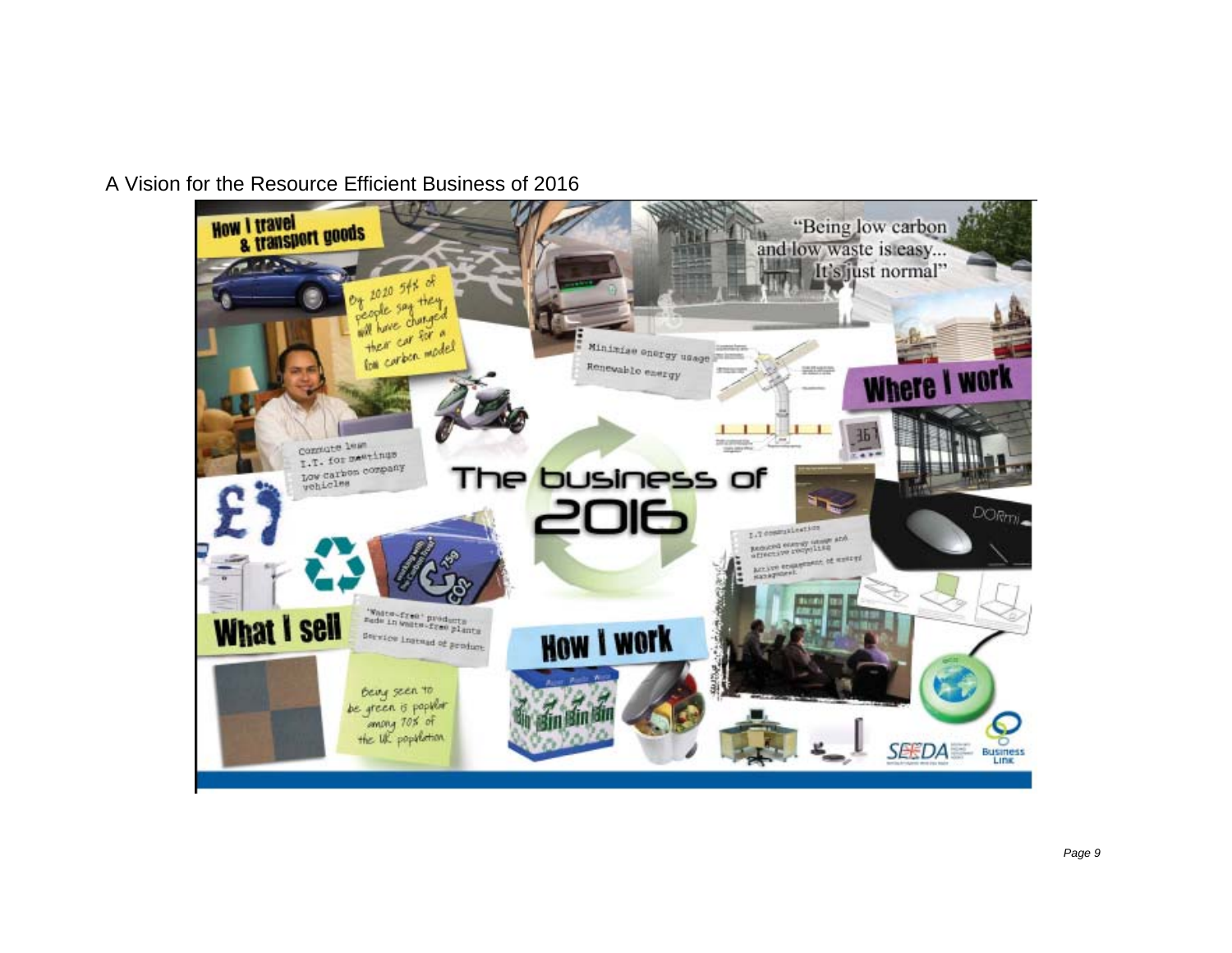# Theme 1 – Vision and Leadership

- SEEDA has central role in coordinating activity, driving through policy and legislation to a regional level and leading the way with its vision for businesses in 2011
- SEEDA also has a key role through the RES to monitor progress and achievements

| <b>Action Plan</b>                                                                                                                                                                                                                                                                                                                                                                                                                                                            | Lead (bold) & other delivery<br>partners                                                                                 | <b>Resources</b>                            | <b>Start</b><br>date | <b>Estimated impact</b><br>by 2011                                                                             |
|-------------------------------------------------------------------------------------------------------------------------------------------------------------------------------------------------------------------------------------------------------------------------------------------------------------------------------------------------------------------------------------------------------------------------------------------------------------------------------|--------------------------------------------------------------------------------------------------------------------------|---------------------------------------------|----------------------|----------------------------------------------------------------------------------------------------------------|
| Coordinate all existing business support activity within the South East to ensure<br>1.1<br>it is aligned and giving the best possible contribution to the 2011 targets.                                                                                                                                                                                                                                                                                                      | <b>SEEDA</b><br><b>Sub-Regional Solution Providers</b><br>(inc SBPs), Envirowise, CT, NISP,<br>WRAP, EA, EST, BL         | <b>SEEDA</b><br>environment<br>team         | ongoing              | An integrated and<br>effective national.<br>regional and local<br>referral, brokerage and<br>delivery process. |
| 1.2 Embedding low carbon, resource efficient ethos across SEEDA - in particular<br>the Diamonds, Innovation & Growth teams, and Investor Development Teams<br>and ensure full integration within the new business support strategy                                                                                                                                                                                                                                            | <b>SEEDA</b>                                                                                                             | <b>SEEDA</b><br>environment<br>team         | ongoing              | Resource efficiency<br>incorporated in all<br>SEEDA sponsored<br>activity                                      |
| 1.3 Ensure all SEEDA funded skill programmes include low carbon, resource<br>efficient content – specifically Management & Leadership programme as part of<br>business strategy/decision making (NVQ4-5) and other programmes for<br>employees (NVQ2-3) include carbon footprinting, energy management.<br>Upskilling at all business levels is important to ensure that all companies<br>accept resource efficiency as standard practice and understand how to<br>implement. | <b>SEEDA</b><br>SEEDA ESF team, JobCentre Plus,<br>Train to Gain, HEIs, Sector Skills<br>Councils, IEMA                  | <b>SEEDA</b><br>learning and<br>skills team | ongoing              | Resource efficiency<br>incorporated in all skills<br>projects                                                  |
| 1.4 Establish a "Business Champions Forum" of business and partners to drive<br>activity and review progress as well as undertaking research on specific policy<br>issues.                                                                                                                                                                                                                                                                                                    | <b>SEEDA</b><br>Business leaders, Sub-Regional<br>Solution Providers (inc SBPs)                                          | <b>SEEDA</b><br>environment<br>team         | 2009-10              | The region to be seen<br>as a clear leader in<br>supporting the reduction<br>of business carbon                |
| 1.5 Measure the impact of business support (and its contribution to the Regional<br>Economic Strategy) and develop the client management role of Business Link<br>to facilitate reporting on impacts. This work will require a clear standard means<br>of reporting potential and actual savings and include activity from all partners                                                                                                                                       | <b>SEEDA</b><br>BL, GOSE, LAs, Sub-Regional<br>Solution Providers (inc SBPs),<br>Envirowise, CT, NISP, WRAP,<br>EST, MAS | <b>SEEDA</b><br>environment<br>team         | ongoing              | A simple, widely used<br>and visible set of targets<br>with annual progress<br>reports.                        |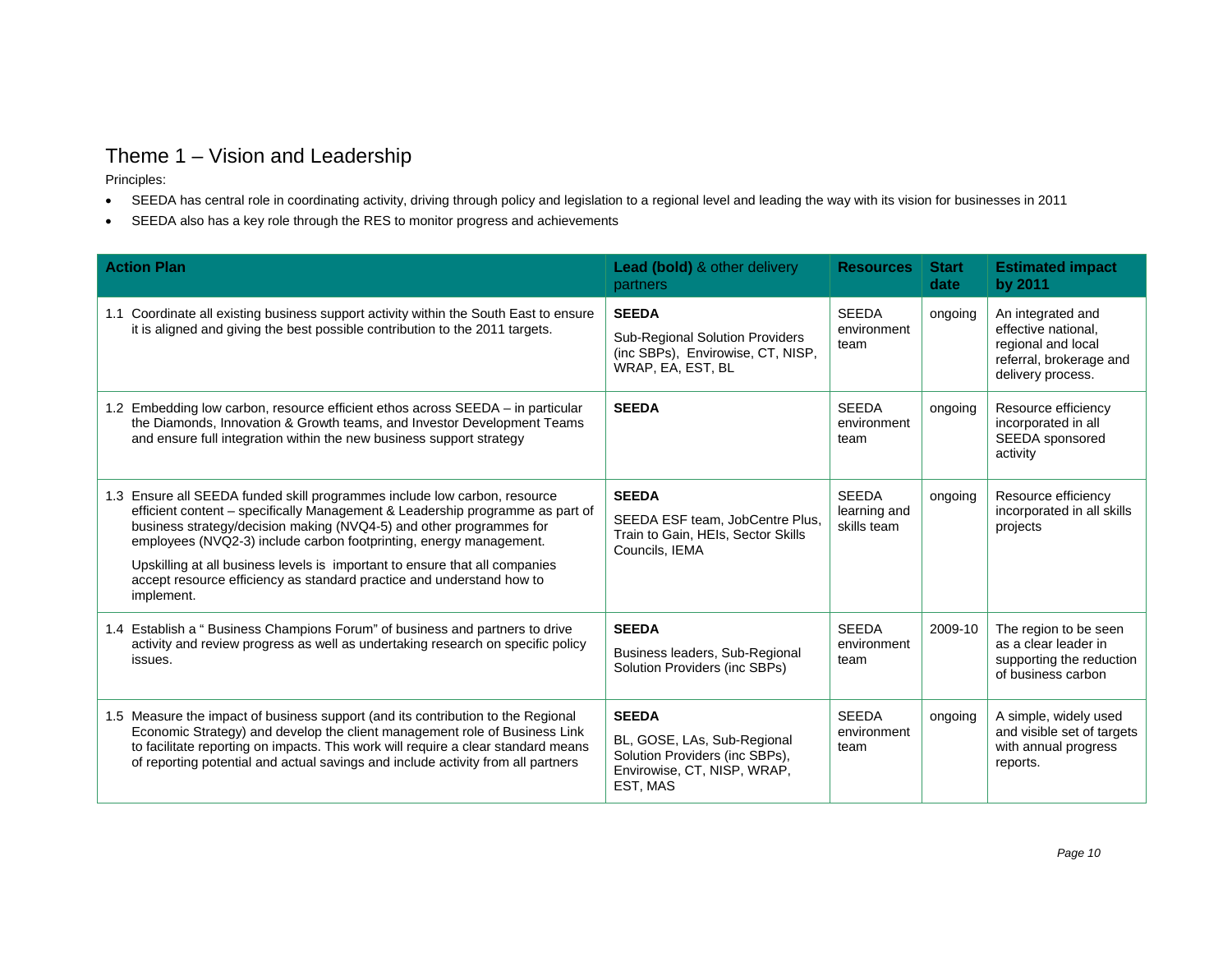# Theme 2 – Delivering through stakeholders

- There is a current range of business support offered by national and local partners whose activities need to be coordinated and plans made for a future transition from a free to a "paid" service
- All businesses in the South East are in a customer relationship with an energy, waste and water provider, with trades people for maintenance and a local authority. The principle underlying this theme is to leverage there relationships and use as a route for step change in number of businesses taking action and accessing support

| <b>Action Plan 2009-2011</b>                                                                                                                                                                                                                                                                                                                                                                                                                                        | <b>Target business</b><br>audience                                                                                                     | Lead (bold) $&$<br>other delivery<br>partners                                                                                                                        | <b>Resources</b>                                                   | <b>Start</b><br>date | <b>Estimated impact</b><br>by 2011                               |
|---------------------------------------------------------------------------------------------------------------------------------------------------------------------------------------------------------------------------------------------------------------------------------------------------------------------------------------------------------------------------------------------------------------------------------------------------------------------|----------------------------------------------------------------------------------------------------------------------------------------|----------------------------------------------------------------------------------------------------------------------------------------------------------------------|--------------------------------------------------------------------|----------------------|------------------------------------------------------------------|
| Work with government funded delivery partners on energy, water,<br>2.1<br>waste and transport, including home based businesses, to ensure their<br>existing support has maximum impact in the South East.<br>Explore their plans for ending free services and different models<br>∙<br>that will be introduced (eg MAS model which provides free<br>consultation, then chargeable services for more detailed support)<br>Establish joint action planning for the SE | All with willing to<br>pay for services                                                                                                | <b>SEEDA</b><br>Carbon Trust, MAS,<br>EEF, Sub-Regional<br><b>Solution Providers</b><br>(Inc SBPs), SAFED,<br>BL, EST, Envirowise,<br><b>WRAP</b>                    | <b>SEEDA</b><br>Environment<br>Team                                | ongoing              | 364,000t CO <sub>2</sub><br>30,000 tonnes waste<br>1,750MI water |
| 2.2 In line with the UK Waste Strategy 2007 maximise the diversion of<br>materials from landfill, through the Pathway to Zero Waste<br>programme, through focus on priority "waste" streams                                                                                                                                                                                                                                                                         | Construction (yr 1),<br>food & drink (yr 2)<br>and wood waste<br>producers (yr 3)                                                      | <b>Environment</b><br>Agency, WRAP,<br><b>SEEDA</b><br>NISP, Envirowise,<br>IESE, SECBE.<br>Envirobusiness, Sub-<br><b>Regional Solution</b><br>Providers (inc SBPs) | Zero Waste<br>Programme<br>Team                                    | ongoing              | 2.78M tonnes waste<br>diverted from landfill                     |
| 2.3 Deliver an effective brokerage platform through Business Link of<br>quality assured commercial suppliers of products and services. This<br>work to include:<br>engaging with key trade bodies - starting with Electrical<br>Contractors Association (ECA) and Heating and Ventilating<br>Contractors Association (HVCA)<br>working with the Carbon Trust Low Carbon Collaboration<br>∙<br>Programme' to act as 'amplifier' to reach smaller businesses          | Smaller (non half-<br>hourly meter users)<br>business in<br>manufacturing,<br>retail, wholesale,<br>hospitality and<br>tourism sectors | <b>Business Link</b><br>Carbon Trust, ECA,<br>HVCA, IEMA, BSI,<br>MAS, Sub-Regional<br><b>Solution Providers</b><br>(inc SBPs), BL                                   | Sustainable<br><b>Business</b><br>Service.<br><b>Business Link</b> | 2009-10              | 5,000t CO <sub>2</sub><br>1,000 tonnes waste<br>1,000MI water    |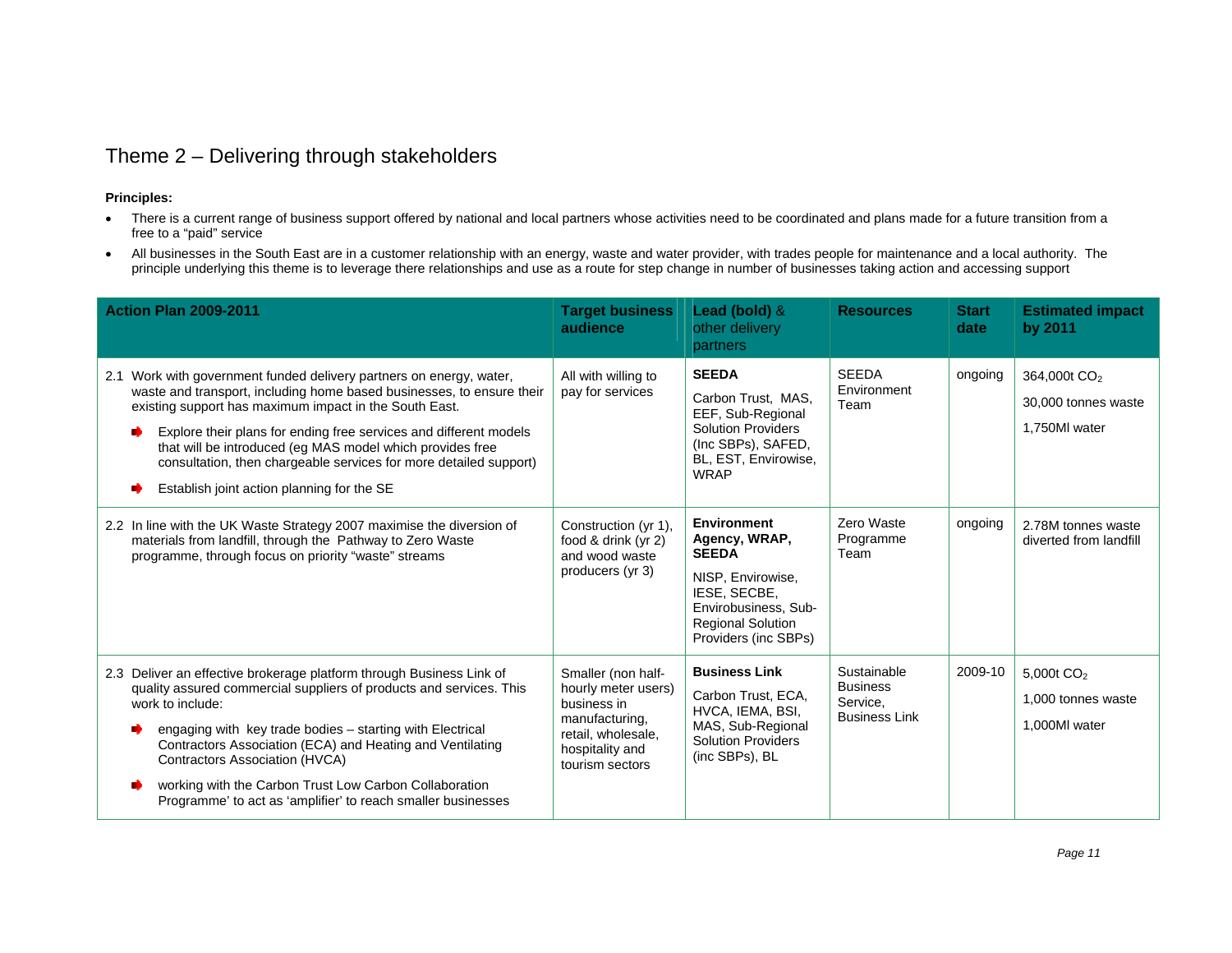| <b>Action Plan 2009-2011</b>                                                                                                                                                                                                                                                                                                                   | <b>Target business</b><br>audience                                                                 | Lead (bold) &<br>other delivery<br><b>partners</b>                                                                                                  | <b>Resources</b>                                                   | <b>Start</b><br>date | <b>Estimated impact</b><br>by 2011 |
|------------------------------------------------------------------------------------------------------------------------------------------------------------------------------------------------------------------------------------------------------------------------------------------------------------------------------------------------|----------------------------------------------------------------------------------------------------|-----------------------------------------------------------------------------------------------------------------------------------------------------|--------------------------------------------------------------------|----------------------|------------------------------------|
| 2.4 Work with top 3 energy providers in the SE on a combined approach to<br>half hourly meter users, including those with obligations under the<br>Carbon Reduction Commitment, to ensure they access support from<br>the Carbon Trust or commercial providers to reduce energy use. If<br>successful, roll out to remaining energy providers. | Half hourly meter<br>$users -$<br>manufacturing,<br>retail, hospitality<br>$($ >£50 $k$ /annum $)$ | <b>Business Link</b><br>Energy Suppliers, CT,<br>,NISP, EST, MAS,<br>Sub-Regional<br><b>Solution Providers</b><br>(Inc SBPs), BL                    | <b>SFFDA</b><br>Environment<br>Team                                | Q4<br>2008-09        | 50,000t CO <sub>2</sub>            |
| 2.5 Work with Local Authorities to:<br>maximise the business engagement required by LAA indicators in<br>line with the BSSP<br>leverage supply chains                                                                                                                                                                                          | All businesses                                                                                     | GOSE, SEEDA Area<br><b>Teams</b><br>Local Authorities, CT.<br>EST, Envirowise, BL,<br>Sub-Regional<br><b>Solution Providers</b><br>(inc SBPs), IESE | GOSE                                                               | ongoing              | 200,000t CO <sub>2</sub>           |
| 2.6 Work with all water companies in the SE on a combined approach to<br>reduce water consumption from all big water consumers (leveraging<br>mandatory reductions per business property under consideration by<br>OFWAT)<br>Promote the uptake of shared savings water efficiency schemes with<br>limited capital cost                        | Businesses with ><br>£5,000/yr water<br>cost                                                       | SEEDA,<br><b>Environment</b><br>Agency<br>Water companies,<br>Envirowise.<br>Aquafund, SECBE                                                        | <b>SEEDA</b><br>Environment<br>Team                                | ongoing              | 4,000M L water                     |
| 2.7 Stimulate demand for environmental services through the introduction<br>of an "environmental review taster pack"                                                                                                                                                                                                                           | All businesses                                                                                     | <b>Business Link</b><br>IEMA, Sub-Regional<br><b>Solution Providers</b><br>(inc SBPs)                                                               | Sustainable<br><b>Business</b><br>Service,<br><b>Business Link</b> | 2009-10              | None                               |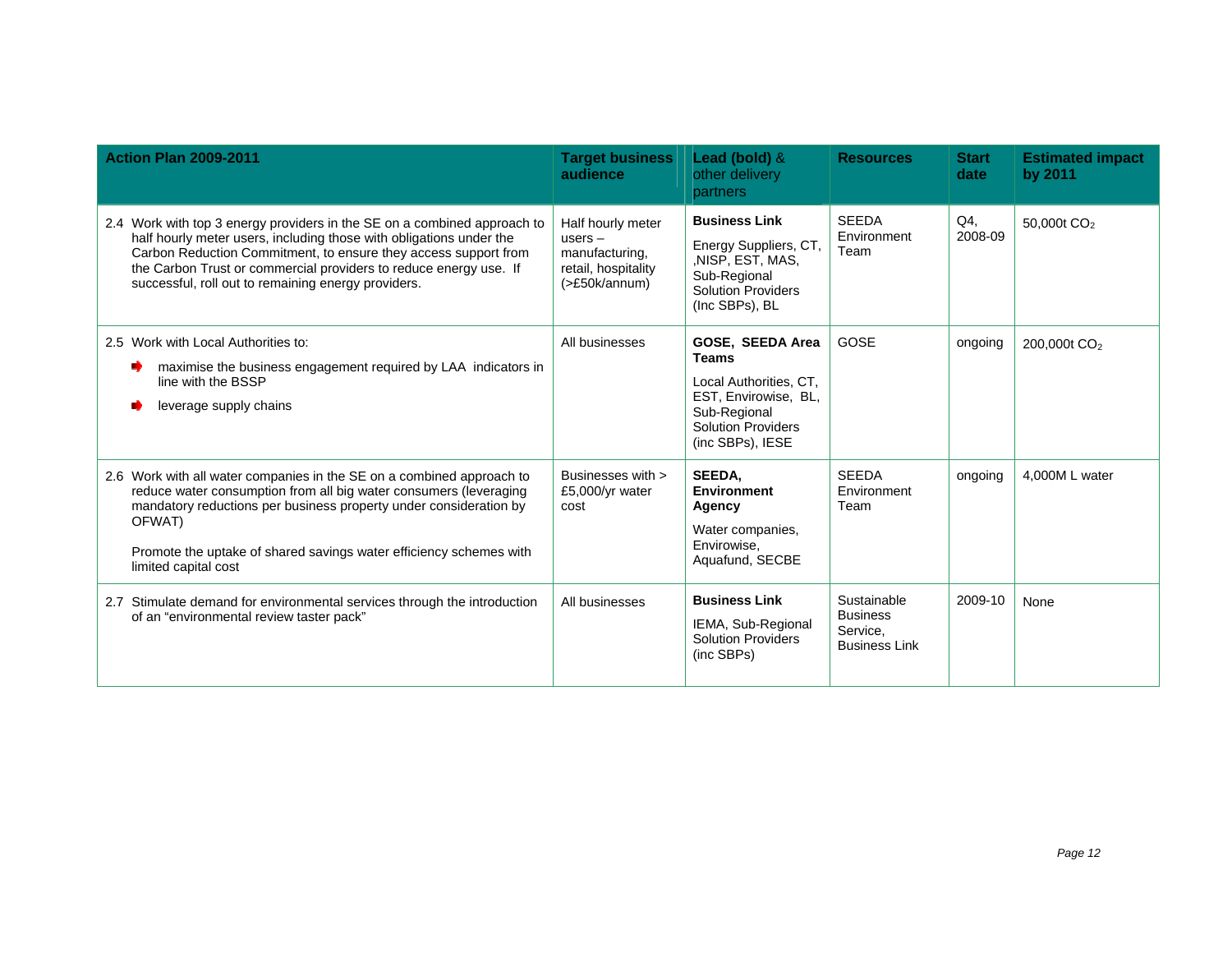# Theme 3 – Building more effective networks and communities

- Businesses respond to other businesses' experiences
- Businesses are made up of people who live in communities

| <b>Action Plan</b>                                                                                                                                                                                                                                                                                         | <b>Target business</b><br>audience                                                                         | Lead (bold) & other<br>delivery partners                                                                                                   | <b>Resources</b>                    | <b>Start</b><br>date | <b>Estimated impact</b><br>by 2011 |
|------------------------------------------------------------------------------------------------------------------------------------------------------------------------------------------------------------------------------------------------------------------------------------------------------------|------------------------------------------------------------------------------------------------------------|--------------------------------------------------------------------------------------------------------------------------------------------|-------------------------------------|----------------------|------------------------------------|
| Develop county based growth/sustainable business groups. To<br>3.1<br>include areas of business density (business parks, high streets<br>etc) and best mechanism to encourage and facilitate peer-to-<br>peer learning using existing networks (eg trade bodies, Rotary,<br>Round Table, Inner Wheel, WIs) | Business motivated to<br>take action in same<br>geographic location,<br>Sub-Regional Solution<br>Providers | <b>Business Link SBAs</b><br>Town Centre Managers,<br>Sub-Regional Solution<br>Providers, Park<br>Managers, Local<br>Authorities, Chambers | <b>SEEDA</b><br>Environment<br>team | 2009-10              | 5.000t $CO2$                       |
| 3.2 Set up an on-line community platform for sharing experiences<br>(blogs), recording carbon and other savings, building local<br>networks and celebrating successes                                                                                                                                      | Business motivated to<br>take action                                                                       | <b>Business Link, SBAs</b>                                                                                                                 | SEEDA<br>Environment<br>Team        | 2009-10              | 2.500t $CO2$                       |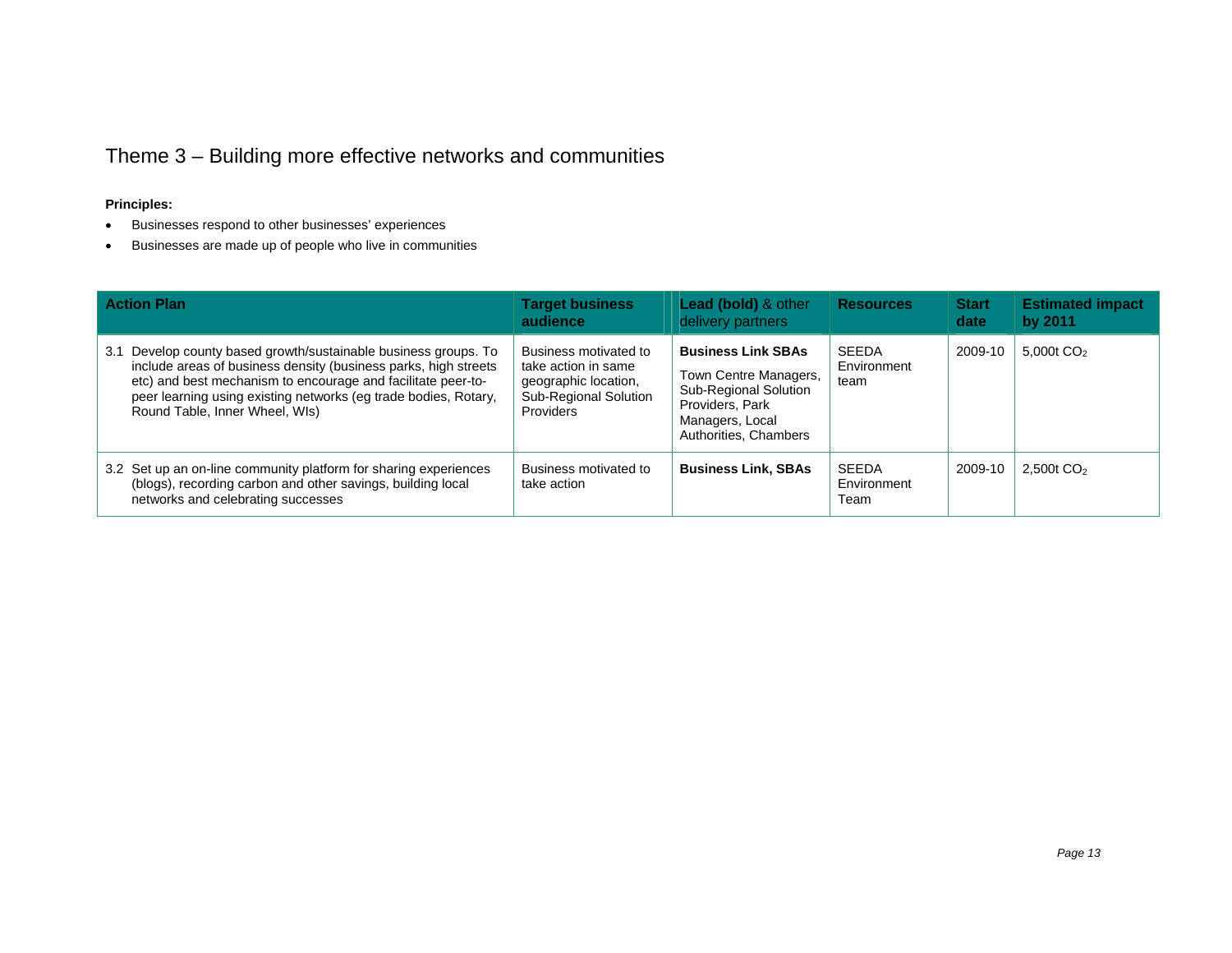# Theme 4 – Incentivising Action

- Business owner/manager and employees who are motivated and personally believe in low carbon resource efficient business, are most likely to take action
- Incentives for action need to reinforce behaviour change in the workplace and within the community
- Incentives must further support the DEFRA policy transition from public to privately funded business support ERDF and other funding will be used to support this transition
- BL is the principal gateway for business support, providing a seamless referral/brokerage system to providers, running targeted campaigns and raising awareness of available support

| <b>Action Plan</b>                                                                                                                                                                                                                                                                                                                                                                                                             | <b>Target</b><br><b>business</b><br>audience                                   | Lead (bold) &<br>other delivery<br><b>partners</b>                                                                                                                 | <b>Resources</b>                                                                                                                                                        | <b>Start</b><br>date | <b>Estimated impact</b><br>by -2011                      |
|--------------------------------------------------------------------------------------------------------------------------------------------------------------------------------------------------------------------------------------------------------------------------------------------------------------------------------------------------------------------------------------------------------------------------------|--------------------------------------------------------------------------------|--------------------------------------------------------------------------------------------------------------------------------------------------------------------|-------------------------------------------------------------------------------------------------------------------------------------------------------------------------|----------------------|----------------------------------------------------------|
| Pilot an incentive scheme with 1000 SMEs to get them actively<br>4.1<br>engaged in their energy management and follow with a small<br>financial incentive to support action on priority areas<br>Roll out incentive scheme to support water reduction, waste<br>diversion as well as carbon reduction (anticipate this could be in<br>line with smart metering policy currently under consideration in the<br>Energy Act 2008) | <b>SME<sub>s</sub></b>                                                         | <b>Business Link</b><br>Energy companies,<br>MAS, Sub-Regional<br><b>Solution Providers</b><br>(inc SBPs), BL,<br>Carbon Trust, LAs<br>Envirowise<br>(waste/water) | SEEDA funding for pilot.<br>ERDF funding for roll-out<br>(tbc)                                                                                                          | ongoing              | 9,000 $t CO2$<br>1,000 tonnes waste<br>1,000 MegaL water |
| 4.2 Deliver 300 Environmental Reviews in 2008-2009.                                                                                                                                                                                                                                                                                                                                                                            | businesses with<br>10+ employees,<br>non-office based.<br>in owned<br>premises | <b>Sustainable</b><br><b>Business</b><br><b>Partnerships</b>                                                                                                       | SEEDA funding for 2008-<br>2009 only<br>Investigate alternative<br>funding model for 2009-<br>2010 (linked to work with<br>environmental taster pack<br>- theme $2.7$ ) | ongoing              | 6,000t $CO2$<br>500 tonnes waste<br>25 ML water          |
| 4.3 Offer incentives for reduced business transport, including support<br>on developing and implementing green transport policies,<br>improved route planning and a "stay put" programme to step up<br>the transition to on-line meetings, web-broadcasting to reduce<br>business travel. Ensure link support with council Local Transport<br>Plans                                                                            | All businesses<br>with regional<br>transport<br>requirements                   | <b>SEEDA</b>                                                                                                                                                       | SEEDA ERDF team                                                                                                                                                         | ongoing              | 10,000t CO <sub>2</sub>                                  |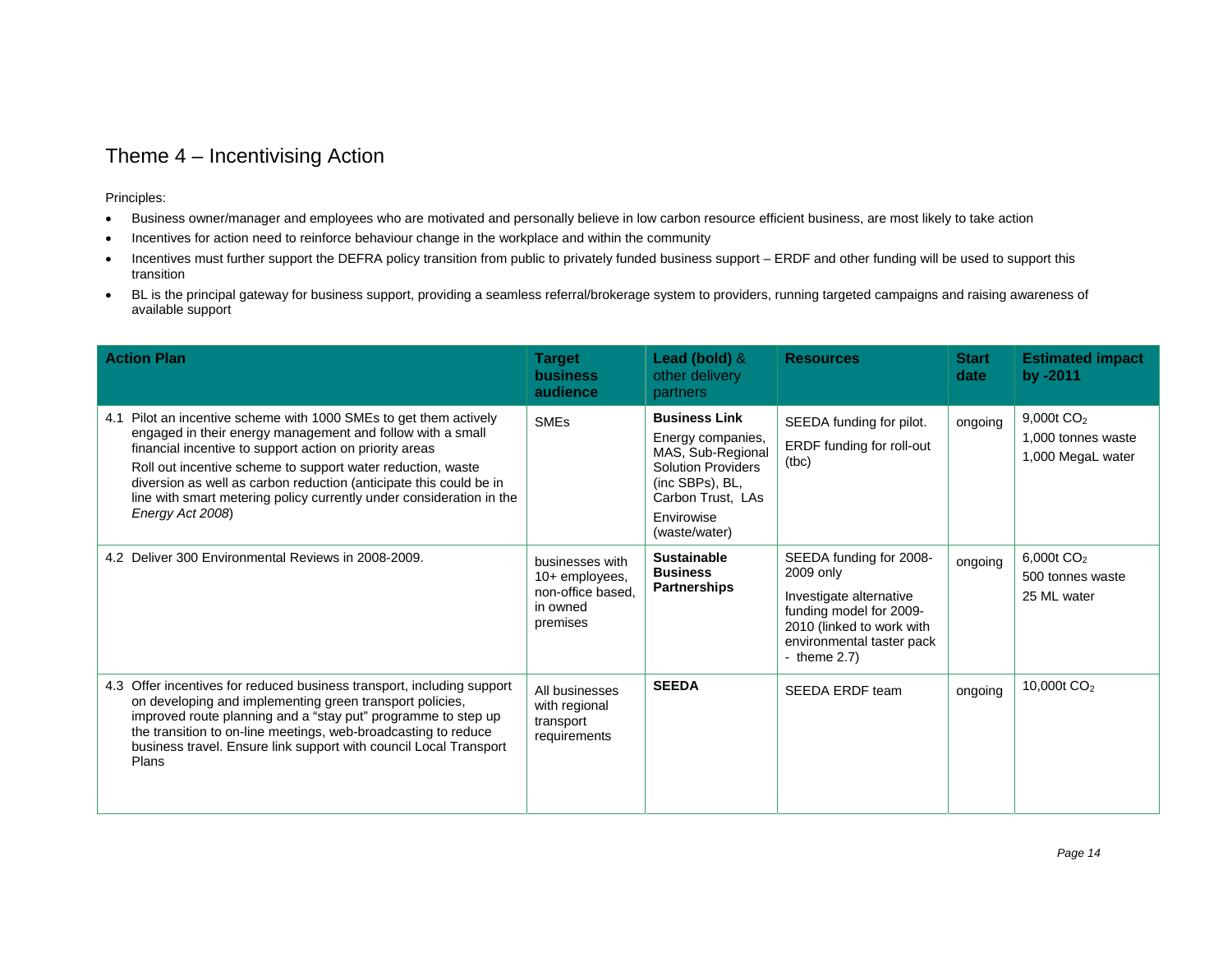| <b>Action Plan</b>                                                                                                                                                                                                                                                                                                                  | <b>Target</b><br><b>business</b><br>audience                                        | Lead (bold) &<br>other delivery<br>partners                                                                               | <b>Resources</b>                                                                | <b>Start</b><br>date | <b>Estimated impact</b><br>by -2011 |
|-------------------------------------------------------------------------------------------------------------------------------------------------------------------------------------------------------------------------------------------------------------------------------------------------------------------------------------|-------------------------------------------------------------------------------------|---------------------------------------------------------------------------------------------------------------------------|---------------------------------------------------------------------------------|----------------------|-------------------------------------|
| 4.4 Facilitate the increased uptake of business recycling services<br>through encouraging directly managed LA trade waste services<br>and innovative private and not for profit companies to provide<br>recycling services based on good practice learned by SE and<br>WRAP national SME recycling trials                           | All businesses in<br>discrete<br>geographical<br>$locations - eq$<br>business parks | <b>SEEDA via ERDF</b><br>and Sustainable<br><b>Prosperity teams</b>                                                       | SEEDA ERDF team                                                                 | ongoing              | 10,000t waste<br>diverted           |
| 4.5 Through the Pathway Towards Zero Waste programme, increase<br>the available infrastructure for recycling business waste materials<br>in priority sectors through targeted support including funding of<br>exemplar or demonstrator plant                                                                                        | Construction<br>sector                                                              | Pathway towards<br>Zero Waste team                                                                                        | Pathway towards Zero<br>Waste team<br>SEEDA, WRAP capital<br>grant competitions | ongoing              | impacts included in<br>Action 2.2   |
| 4.6 Support growth businesses looking to produce products and<br>services designed to reduce environmental impact. Support to<br>help reduce risk of owner/manager associated with time/resources<br>required to develop the new products/services                                                                                  | Manufacturing &<br>business service<br>sectors                                      | <b>SEEDA</b><br>Growth &<br>Innovation Teams,<br>MAS.<br>Envirobusiness <sup>3</sup> .<br><b>Business Support</b><br>Kent | SEEDA ERDF team,<br>Interreg $4a4$                                              | ongoing              | <b>TBA</b>                          |
| 4.7 Supporting and encouraging public and private organisations<br>operate sustainable procurement processes.                                                                                                                                                                                                                       | All                                                                                 | <b>SEEDA ERDF</b>                                                                                                         | SEEDA ERDF team                                                                 | 2009-11              | <b>TBA</b>                          |
| Explore the establishment of an investment fund (similar to<br>4.8<br>Aquafund) to resource waste, water and energy saving projects<br>under consideration by businesses in the South East. The<br>investment fund take a shared savings scheme approach and be<br>suitable for larger water, energy users or high waste companies. | All                                                                                 | <b>SEEDA</b>                                                                                                              | <b>SEEDA Environment</b><br>Team                                                | 2009-10              | <b>TBA</b>                          |

a<br><sup>3</sup> Envirobusiness awarded SEEDA funding - Sustainable Prosperity and Global Leadership in Environmental Technologies,<br><sup>4</sup> Eco-mind, Interreg 4a (North Programme) – 3 year programme across Netherlands, France and part of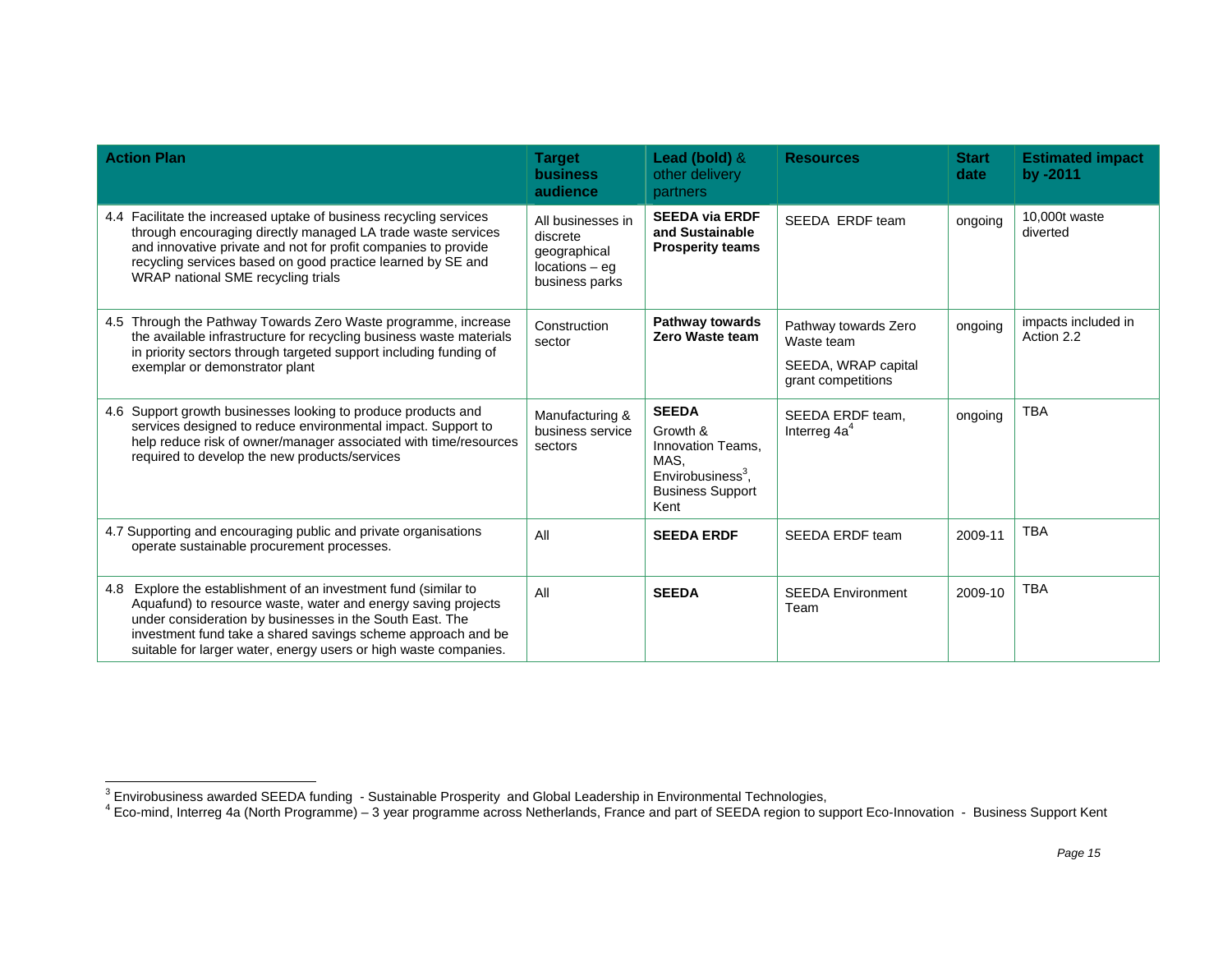# Theme 5 – Maximise Awareness and Uptake

Principles:

• Make goals visible, inspire change and make action easy

| <b>Action Plan</b>                                                                                                                                                                                                                    | <b>Target business</b><br>audience | Lead (bold) &<br>other delivery<br><b>partners</b>         | <b>Resources</b>                                                                                                                | <b>Start</b><br>date | <b>Estimated impact</b><br>in 2010-2011                                                |
|---------------------------------------------------------------------------------------------------------------------------------------------------------------------------------------------------------------------------------------|------------------------------------|------------------------------------------------------------|---------------------------------------------------------------------------------------------------------------------------------|----------------------|----------------------------------------------------------------------------------------|
| 5.1 In line with BSSP, continue to promote Business Link<br>as the key route for support and brokerage, utilising<br>the Business Link Advisers as proactive salesforce on<br>this agenda                                             | All businesses                     | <b>BL Sustainable</b><br><b>Business</b><br><b>Service</b> | <b>SEEDA funded Sustainable</b><br>Business Service delivered as part<br>of the core Business Link service<br>in the South East | ongoing              | Increase in number of<br>businesses engaged<br>and taking up support<br>via BL gateway |
|                                                                                                                                                                                                                                       |                                    |                                                            |                                                                                                                                 |                      | Savings included<br>within other Actions                                               |
| 5.2 Proactive stakeholder engagement with professional<br>trade, community and business<br>organisations/networks.<br>This will involve a programme of activity to a wide<br>ranging target audience and linking to activities in the | All businesses                     | <b>BL Sustainable</b><br><b>Business</b><br><b>Service</b> | SEEDA funded activity for 2008-<br>2009<br>Need to investigate options for<br>2009-2011                                         | ongoing              | As above                                                                               |
| partnership theme.<br>5.3 Promote business stories (case studies) through                                                                                                                                                             | All businesses                     | <b>BL Sustainable</b>                                      | SEEDA funded activity for 2008-                                                                                                 | ongoing              | As above                                                                               |
| regional and national press, partner websites and new<br>Business Link national website podcast facility.<br>Manage this process.                                                                                                     |                                    | <b>Business</b><br><b>Service</b>                          | 2009<br>Need to investigate options for<br>2009-2011                                                                            |                      |                                                                                        |
| 5.4 Planned and proactive press campaign - a South East<br>view of business issues/ more tabloid and personal                                                                                                                         | All businesses                     | <b>BL Sustainable</b><br><b>Business</b>                   | SEEDA funded activity for 2008-<br>2009                                                                                         | ongoing              | As above                                                                               |
| approach                                                                                                                                                                                                                              |                                    | <b>Service</b>                                             | Need to investigate options for<br>2009-2011                                                                                    |                      |                                                                                        |
| 5.5 Hold an annual "Mayday" event to support and<br>promote the Prince of Wales' initiative to get<br>businesses to commit to actions to mitigate climate<br>change                                                                   | All businesses                     | <b>BITC</b><br>BL SBS, IEMA                                | SEEDA environment team                                                                                                          | ongoing              | As above                                                                               |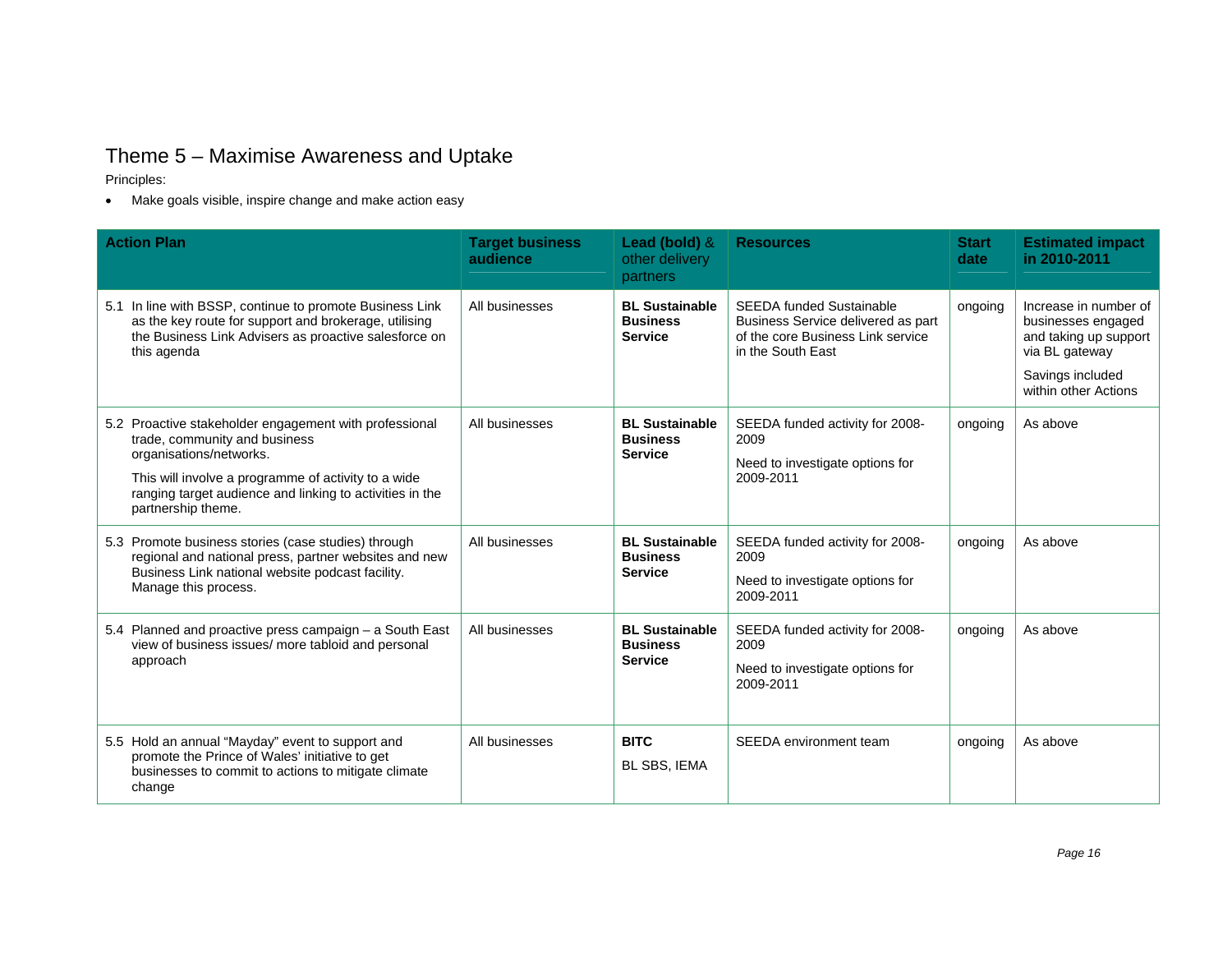# Where are we now? What do Businesses in the South East look like?

Over 3.5million people are employed by businesses in the South East; 60.3% by SMEs

#### **Who is the Owner/Manager**

Just over 60% of businesses are managed solely by men, and of those with employees over 50% Women lead 12% of business, with just 6% being led by Black or Ethnic Minorities Source: BERR, Annual Small Business Survey 2005

#### **Working from Home?**

For people, in the UK whose main place of work is not the home, 15% worked from home at least one day a week Convenience (31%) and cost (21%) were the two key reasons for homeworking. Source: BERR Annual Small Business Survey 2005

### **Where does growth come from?**

92% of businesses aiming to grow anticipated growth simply from increasing the volume of turnover or sales Source: BERR Annual Small Business Survey 2005

### **Needing Business Advice?**

The most common reason for UK businesses not seeking business advice was the lack of need for it (75%) Source: BERR Annual Small Business Survey 2005

# **What Size?**

**75%** have **no** employees **21%** are **Micro companies**  (1-9 employees) **3.2%** have **10-49** employees **0.5%** have **50-249** employees **0.2%** have more than **250** employees

Source: BERR Annual Small Business Survey 2007, SE Businesses

# **What Sector?**

Manufacturing (inc mining, utilities)**7.9%**  Construction **20%** Financial/Service Sector **30.2%** Land Based **1.9%** Wholesale, Retail, Hotels/ Restaurants **14.9%**Transport and Communications **5.1%**  Education/Health, Other **20%** 

Source: BERR Annual Small Business Survey 2007, SE Businesses

#### **Family or Corporate?**

In the UK, 65% of businesses describe themselves as family owned, with most (77%) controlled by the first generation Source: BERR, Annual Small Business Survey 2005

### **Homebased Business?**

Almost 40% of South East businesses are run from home – they are most likely to be run solely by men (39%), aged 25-44 (46%) who have children (43%), and be middlemanagement/knowledge-worker job level.

Almost 50% of the construction and business/financial service companies in the SE are home based.

Not surprisingly 41% of micro businesses (1-10 employees) are home based, however 16% of companies employing11-49 employees are also based at home Source: Home Based SME's, Business Link Hot Topic Spotlight, Nov 2006

### **Public or Private customers?**

Only 15% of UK companies have done public sector work in the past 12 months and only 7% expressed an interest in bidding for public work Source: BERR Annual Small Business Survey 2005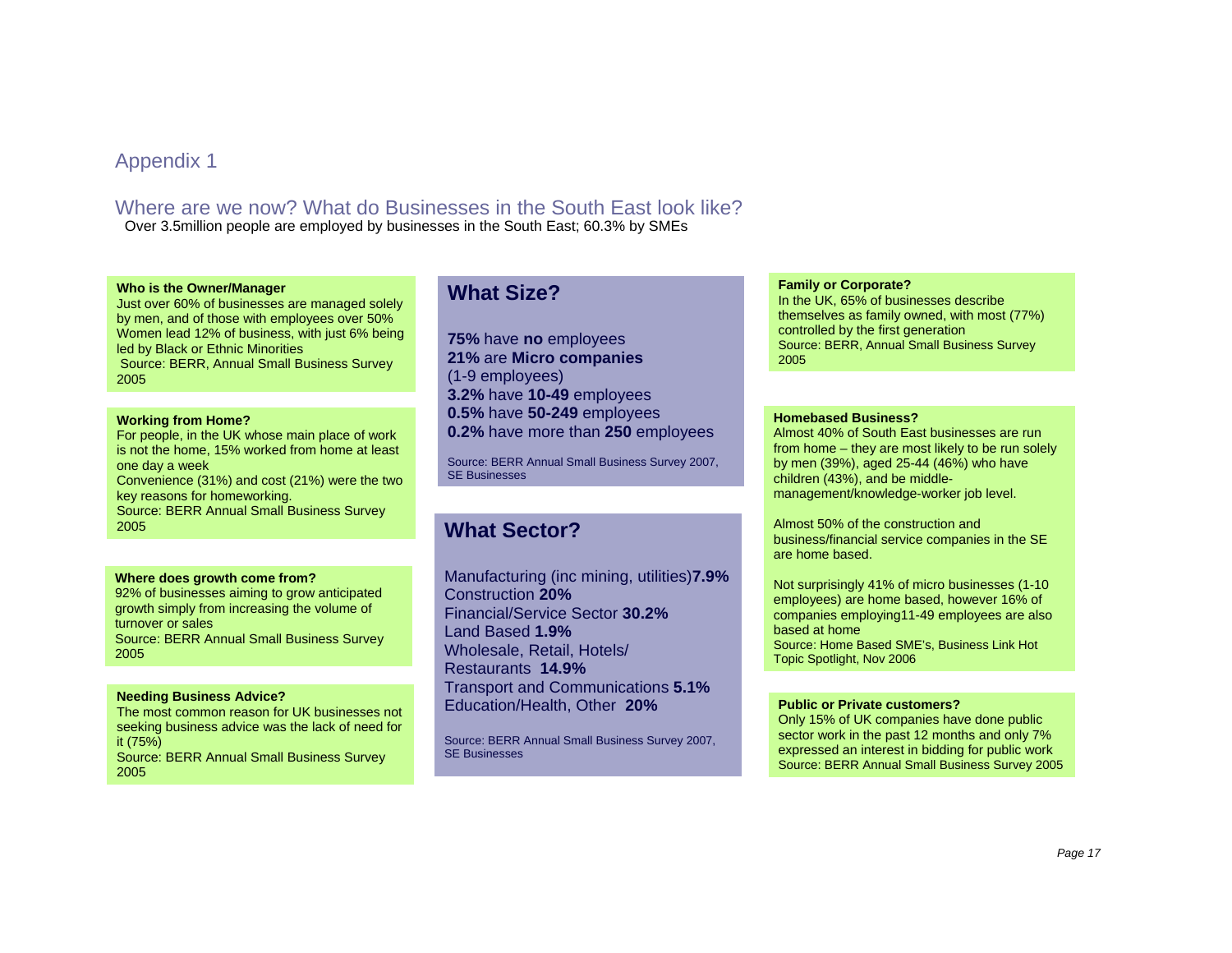# What resources are the South East's businesses currently using?

### Energy Use by User 2008



Other non-business **In** Other business and industry

Source: RAMEA







Source: Defra 2007

**DEFRA estimate that South East Businesses could save £871M**Waste £336M Water £47M Energy £488M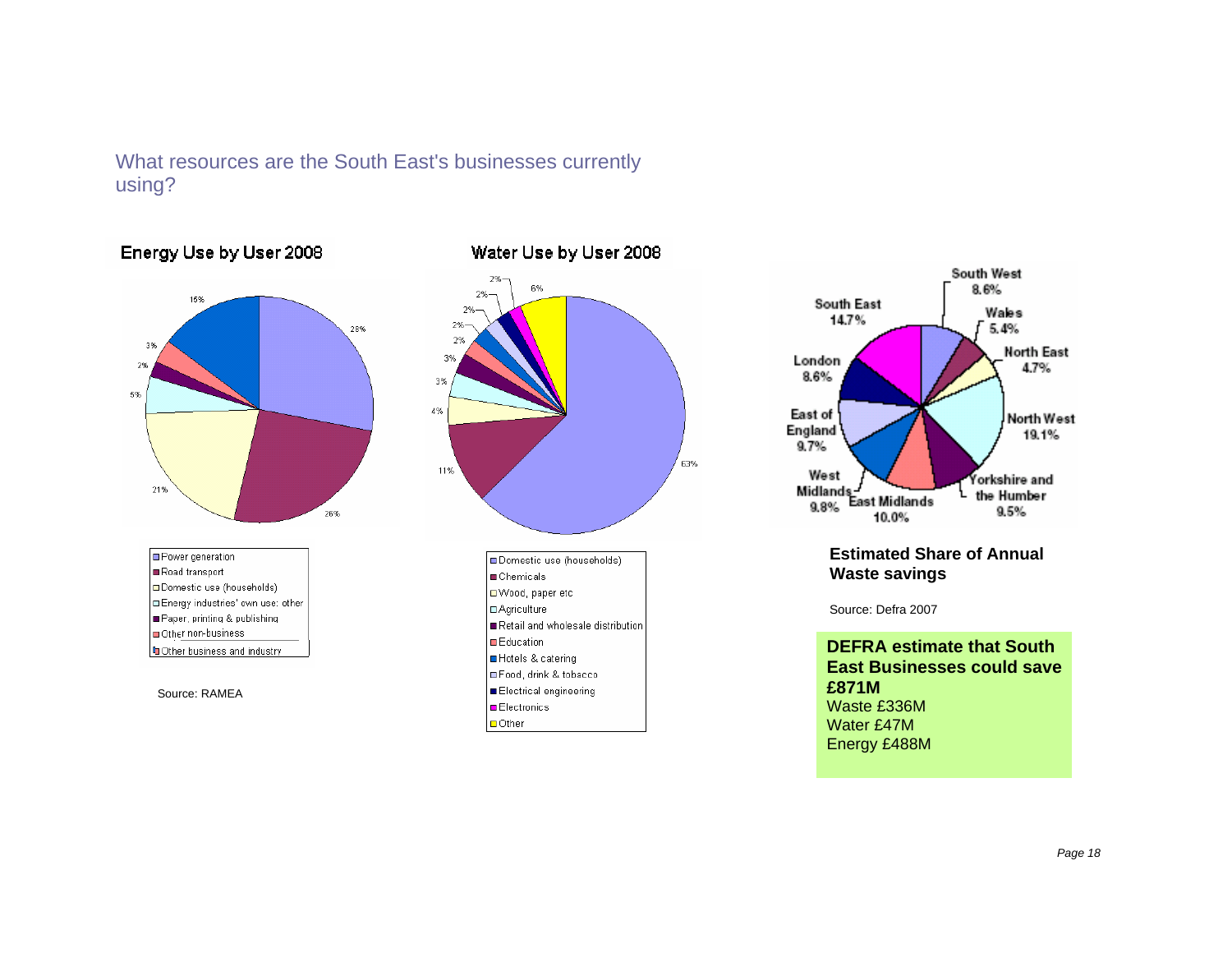# What is the attitude of smaller businesses to resource efficiency?

### **South East Businesses**



**By company size**



Source: SEEDA, Sustainability in the South East 2008

### **How do opinions differ by sector?**

**Sector:** *Sustainable Business Practices considered as their top priority by Business Sector* Construction **- Using materials more efficiently and recycling or reusing them (53%)** Financial, Business & ICT **Services - Using materials more efficiently and recycling or reusing them (41%)** Health & Social **Care** - Recruiting and retaining staff by promoting their safety, well-being and personal development (66%) Land-Based - Being involved with or supporting the local community (61%) Manufacturing **- Using materials more efficiently and recycling or reusing them (45%)** Tourism & **Hospitality Reducing energy, water and transport use and costs (54%)** Transport, Storage & **Communications - Using materials more efficiently and recycling or reusing them (45%)** Retail & **Wholesale** - Recruiting and retaining staff by promoting their safety, well-being and personal development (50%)

Source: SEEDA, Sustainability in the South East 2008

### **By company state**

**Growth** businesses are most likely see that **meeting the demand for more environmentally or ethically acceptable products** is very important (35%) than steady state or decline companies

When a company is under pressure (**decline**) they are much more **likely to reduce resource use** (49%) and use materials more efficiently (56%) compared to growth businesses.

Source: SEEDA, Sustainability in the South East 2008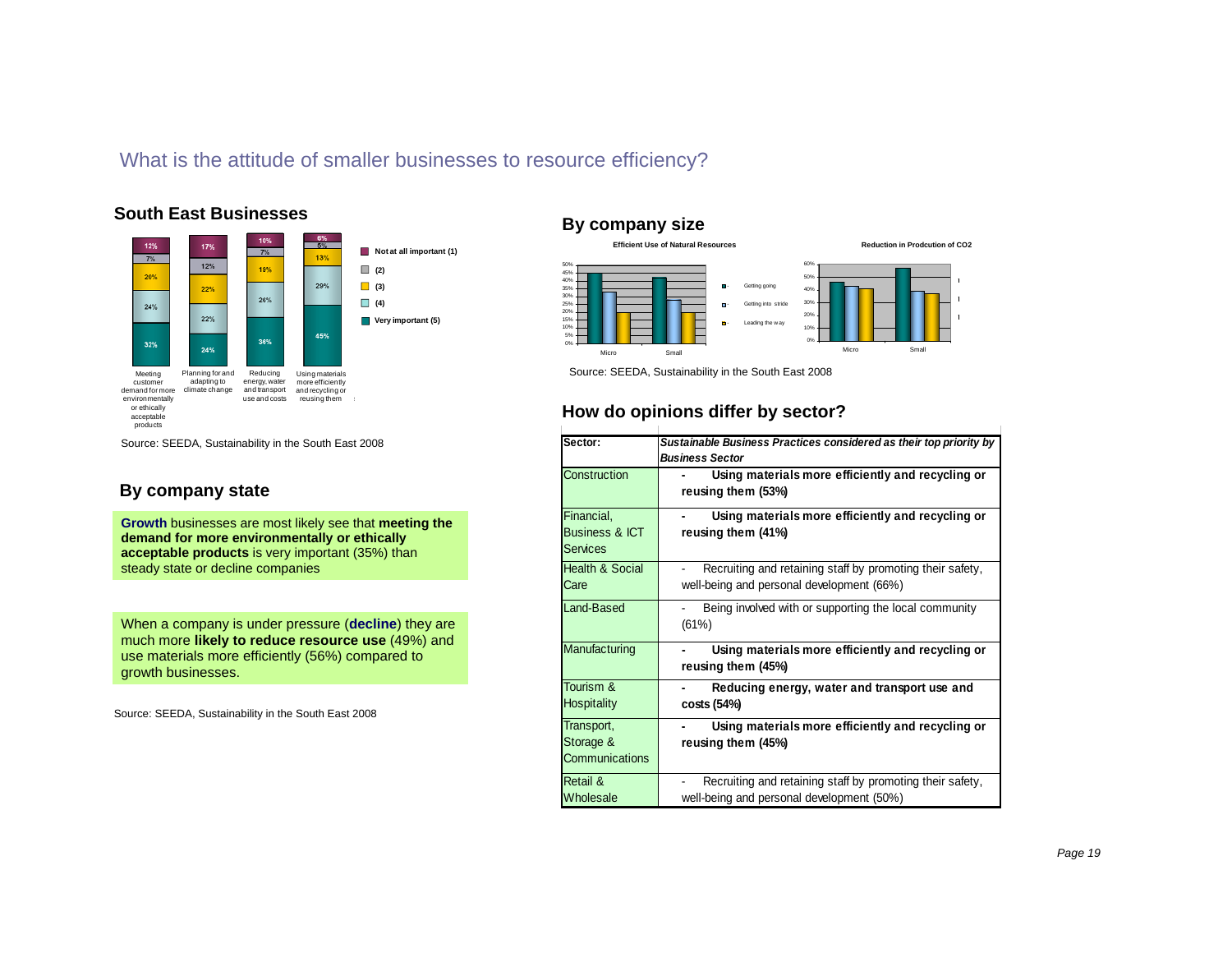# What are the barriers and motivators for change?

**What Action is being taken now?** 

| <b>Efficient Use of</b><br><b>Natural</b><br><b>Resources</b>  | Have cut the amount<br>of materials you<br>have used over the<br>last 2 years<br>44%                  | Have redesigned a<br>product/service to use<br>less materials<br>31%               | Changed the way<br>you do business to<br>offer a service<br>instead of a product<br>(e.g.<br>lease/service/takeb<br>ack product)<br>20% |
|----------------------------------------------------------------|-------------------------------------------------------------------------------------------------------|------------------------------------------------------------------------------------|-----------------------------------------------------------------------------------------------------------------------------------------|
| <b>Reduction in</b><br><b>Production of</b><br>CO <sub>2</sub> | Work with staff to<br>make sure all<br>lights/equipment are<br>switched off when<br>not in use<br>51% | Monitor how much<br>energy you use and<br>actively try to reduce<br>this<br>41%    | Trying to reduce<br>your company's<br><b>Carbon Footprint</b><br>39%                                                                    |
| <b>Reduction in</b><br><b>Production of</b><br><b>Waste</b>    | Recycle materials or<br>pay for your waste<br>contractor to recycle<br>55%                            | Monitor how much<br>waste you produce<br>and actively try to<br>reduce this<br>36% | <b>Targeting suppliers</b><br>to reduce<br>packaging on items<br>they supply<br>17%                                                     |
| <b>Addressing</b><br><b>Work/Life</b><br><b>Balance</b>        | Offered support and<br>flexible working to<br>staff when needed<br>54%                                | Encouraged<br>homeworking to<br>reduce travel time and<br>stress<br>18%            | Actively managed<br>homeworking -<br>provide<br>technology/support<br>- part of your<br>business strategy<br>18%                        |
| <b>Sustainable</b><br><b>Transport</b><br><b>Initiatives</b>   | Encourage staff to<br>find other ways than<br>car to get to work<br>19%                               | Offer incentives to<br>staff to use low-<br>emission cars<br>5%                    | Set targets to<br>reduce company<br>and staff mileage<br>by car and 'plane<br>14%                                                       |

### **Barriers to taking resource efficiency action**

Shortage of time (importance of issue) Cost savings not 'enough' Unable to act – eg rented premises Higher costs than status quo No easy routes to take action Poorly monitored/managed area

### **Incentives/Motivators to taking resource efficiency action**

Personal belief 'policed' legislation Increased sales Easy to do No increased costs

Source: SEEDA, Sustainability in the South East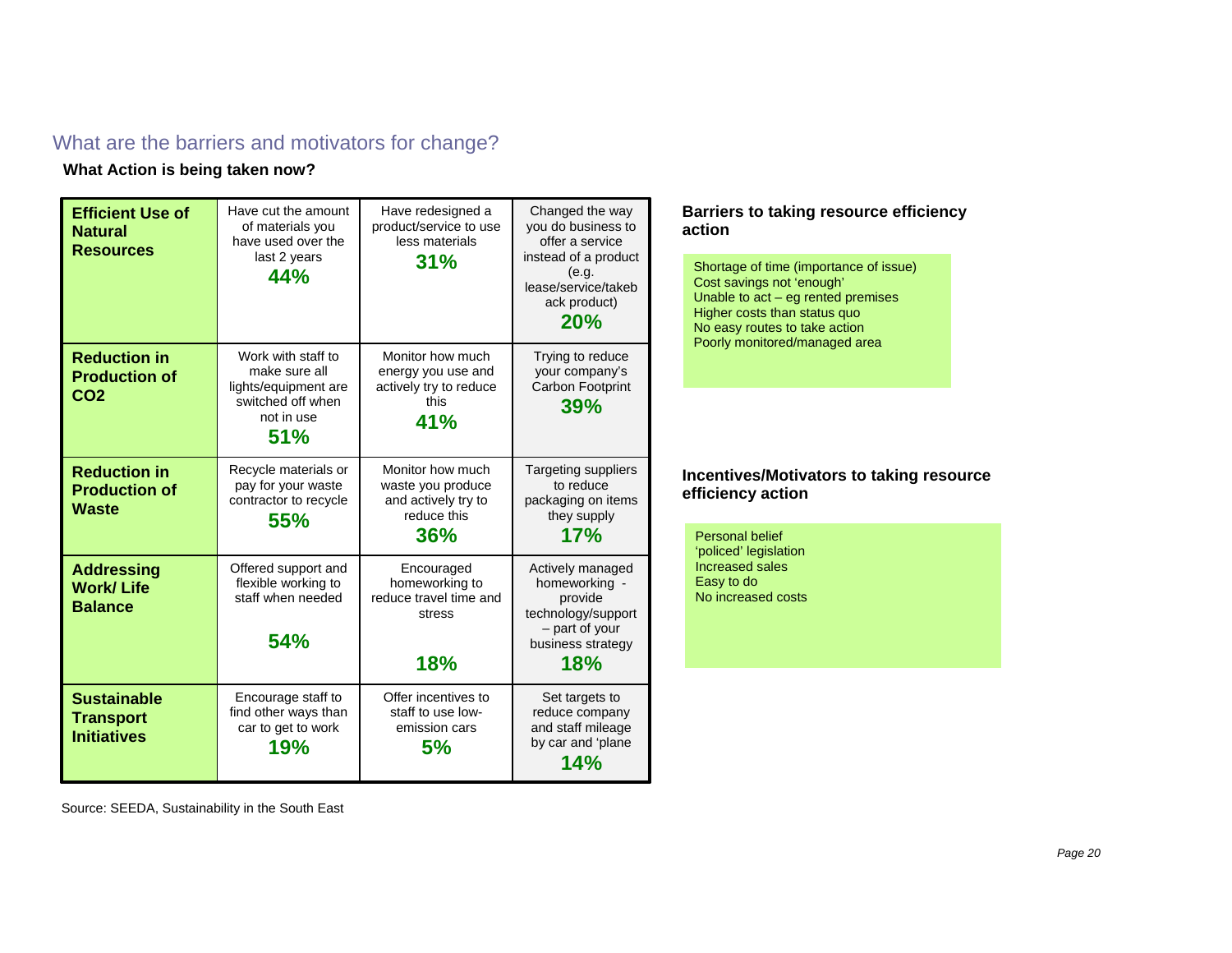# Background paper - to inform the development of SEEDA's Environmental Business Support Strategy

Prepared by Jane Ollis and Erica Russell – Business Link, June 2008

This paper has been prepared to support the development of SEEDA's Environmental Support Strategy. It focuses on the relevant RES targets, looks at current performance and then identifies gaps in support based on business need. This is intended to help shape the vision for environmental business support and strategies that will help SEEDA achieve that vision.

It is suggested that strategies proposed are ones over which SEEDA has direct control and in addition support the government's move towards privately funded business support. There is obviously a huge role for SEEDA in influencing government policy and regional stakeholders to help deliver regional targets.

### **1. RES target - Reduce carbon emissions by 20%**

#### **What does the target mean for the business sector in the South East?**

|                                                                   | Current<br>emissions<br>kt $CO2$ pa | <b>Reduction target</b><br>t $CO2$ per annum | <b>Assumptions</b>                                                                                                                                            |
|-------------------------------------------------------------------|-------------------------------------|----------------------------------------------|---------------------------------------------------------------------------------------------------------------------------------------------------------------|
| <b>Business premises</b>                                          | 22.249                              | 556.000                                      | Data sourced from DEFRA indicator emission for CLG<br>indicator N186. Per annum targets calculated by<br>dividing end target equally 8 years                  |
| <b>Business transport</b><br>(movement of goods)<br>and services) | 5.286                               | 132.000                                      | As above + based on 13% total emissions from light<br>vehicles and 21% HGV - DfT                                                                              |
| <b>Business travel</b>                                            | 429                                 | 10,700                                       | Regional and local road transport consumption<br>statistics 2005 BERR + DfT Statistics on modes of<br>travel 2007 – est 15.2% of all car travel is commuting  |
| Commute to work                                                   | 1.671                               | 41.800                                       | Regional and local road transport consumption<br>statistics 2005 BERR + DfTStatistics on modes of<br>travel 2007 – est 3.9% of all car travel is for business |

**What needs to happen to meet the target & where are we now with business premises?**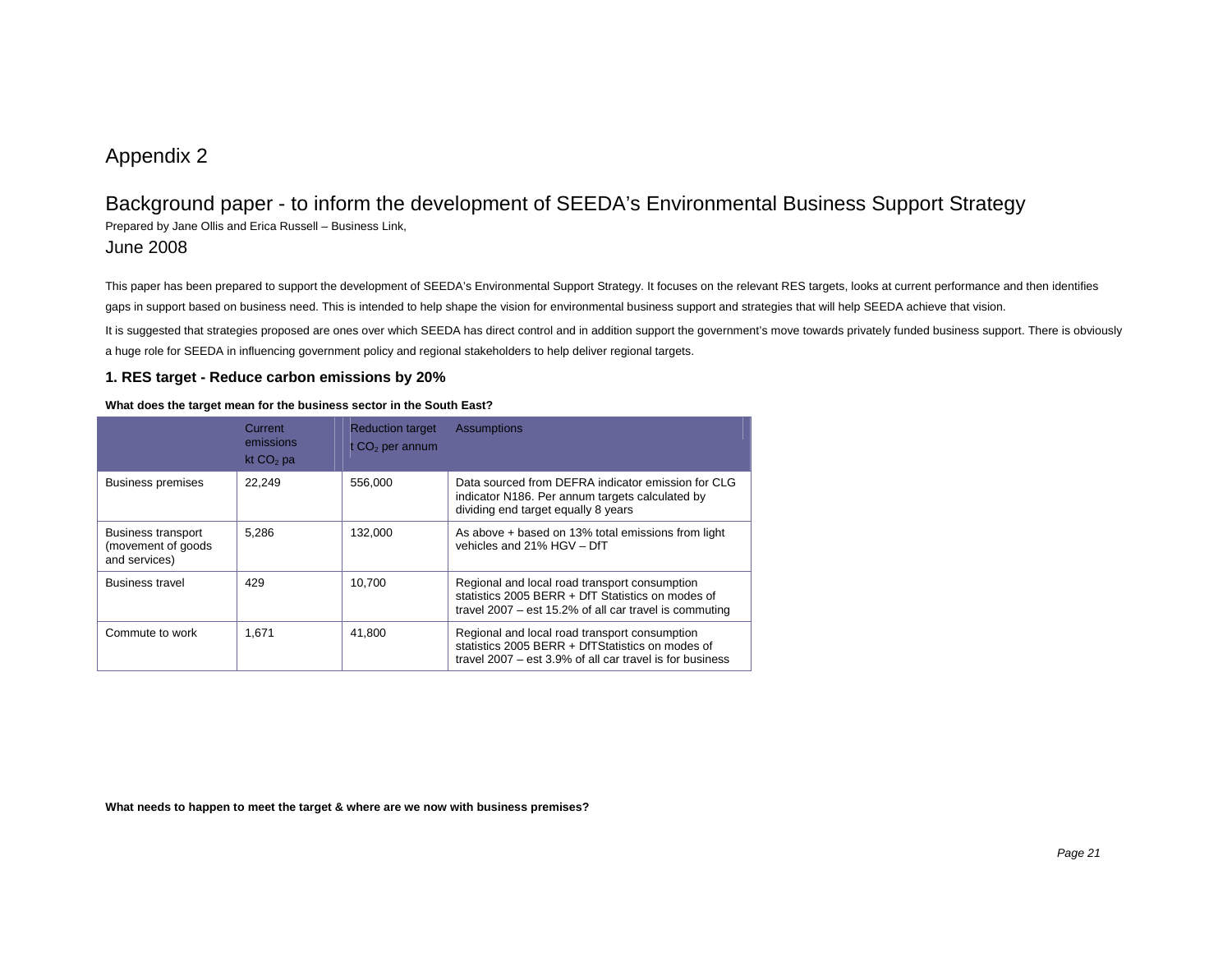| Where to target                                                                  | <b>Reductions</b><br>t $CO2$ pa | Assumption                                                                                                                                                                                                          | Current<br>business<br>support?                                                                       | Gaps based on business need?                                                                                                                                                                                                                                                                                                        |
|----------------------------------------------------------------------------------|---------------------------------|---------------------------------------------------------------------------------------------------------------------------------------------------------------------------------------------------------------------|-------------------------------------------------------------------------------------------------------|-------------------------------------------------------------------------------------------------------------------------------------------------------------------------------------------------------------------------------------------------------------------------------------------------------------------------------------|
| <b>Business</b><br>premises with<br>half hourly<br>meter reading<br>(big users!) | 190.000                         | Businesses with half<br>hourly metered account<br>for 9,549kt Co2 annum.<br>Could save 190,000t if<br>25% users saved 8%<br>(based on CT<br>experience of %<br>recommendations for<br>carbon saving<br>implemented) | Carbon Trust<br>- Carbon<br>Management<br>Programme,<br>energy audits,<br>interest free<br>loans, ETL | More incentives to install renewables<br>(long pay back), more help finding<br>suppliers                                                                                                                                                                                                                                            |
| <b>Business</b><br>premises (all<br>else!)                                       | 228.000                         | Average energy spend<br>approx £3k pa.<br>Energy audits in SE<br>show potential savings<br>20tpa on average                                                                                                         | Carbon Trust<br>- interest free<br>loans, ETL                                                         | Help understanding bills and costs - smart<br>metering. Help reducing cost and time of<br>transaction $-$ eg to switch to green tariff,<br>find new lighting suppliers<br>More incentives to manage user<br>behaviours (motion sensors, timers, power<br>down technologies to turn things off)<br>Landlords do more - leverage EPCs |
| <b>Business</b><br>premises<br>(home based)                                      | 138.000                         | Average consumer in<br>South East generates<br>9tpa 138,000 home<br>based businesses in the<br><b>SE</b>                                                                                                            | <b>EST</b>                                                                                            | As above plus incentives for loft and cavity<br>wall insulation of home office                                                                                                                                                                                                                                                      |
| <b>TOTAL</b>                                                                     | 556,000                         |                                                                                                                                                                                                                     |                                                                                                       |                                                                                                                                                                                                                                                                                                                                     |

### **What needs to happen to meet the target and where are we now with business transport?**

| Where to target                                                        | <b>Reductions</b><br>t $CO2$ pa | <b>Assumption</b>                                                                                                                                               | Current<br><b>business</b><br>support? | Gaps based on business<br>need?                                                                                                                                     |
|------------------------------------------------------------------------|---------------------------------|-----------------------------------------------------------------------------------------------------------------------------------------------------------------|----------------------------------------|---------------------------------------------------------------------------------------------------------------------------------------------------------------------|
| <b>Business</b><br>transport<br>(movement of<br>goods and<br>services) | 132,000                         | Intelligent routing of road transport<br>can cut emissions by 20%<br>All new cars have emissions<br><130g/km (DfT Low Carbon Transport)<br>Innovation Strategy) | EST for<br>green fleet<br>review       | Incentives for telematics,<br>location routers, advanced<br>driver assistance systems.<br>More incentives to use low<br>emission vehicles - plus<br>convert to LPG. |
| <b>Business travel</b>                                                 | 10.700                          | To reach target need to reduce<br>business travel (assuming car only)<br>by 35.6m miles per annum $-$ or 7,000                                                  | EST for<br>green fleet<br>review       | Support and incentives for<br>virtual meetings                                                                                                                      |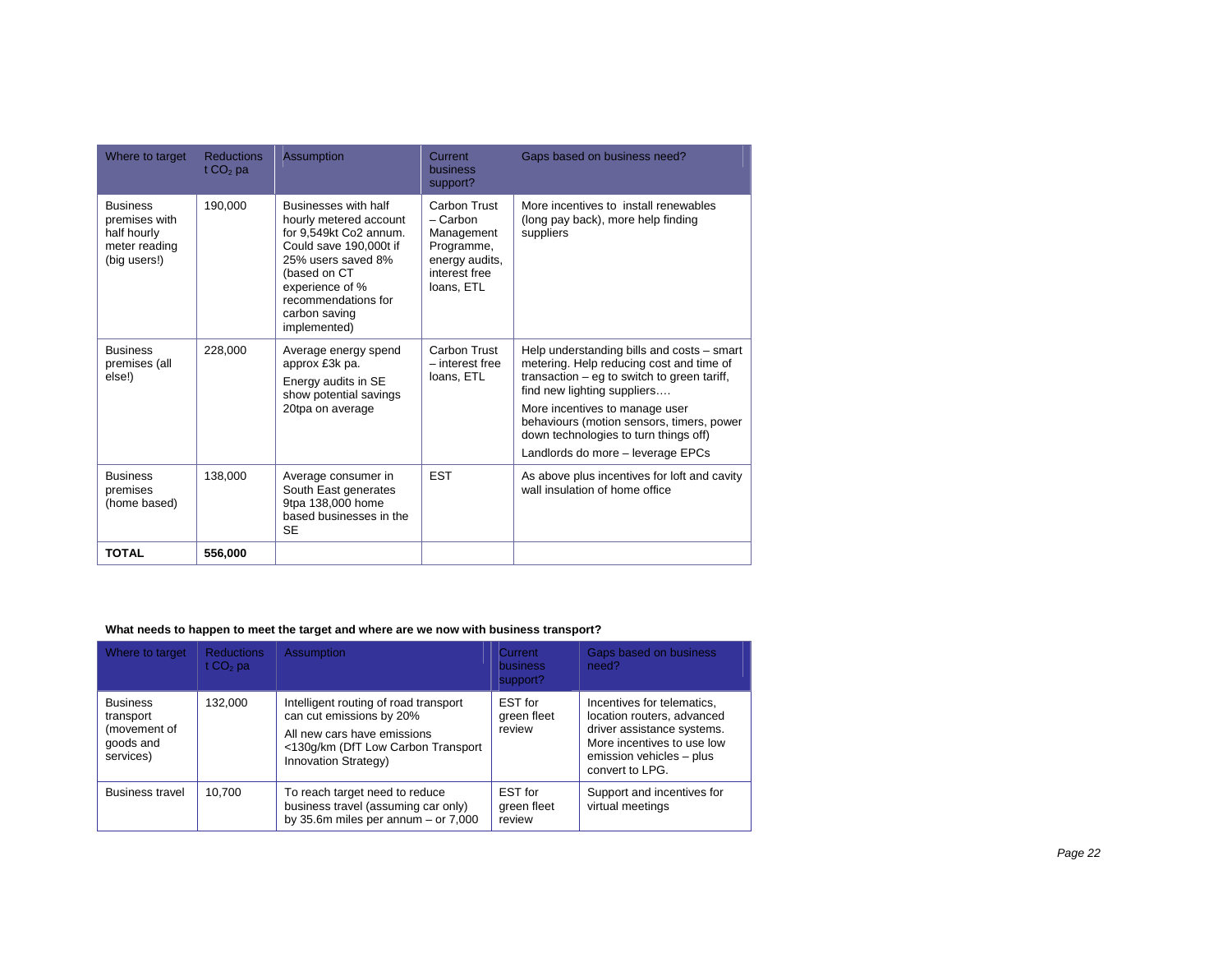| TOTAL              | 184,500 |                                                                                                                                                   |                                           |
|--------------------|---------|---------------------------------------------------------------------------------------------------------------------------------------------------|-------------------------------------------|
|                    |         | Average commute is 36 miles per day<br>$-$ so need to save 3.8m commutes $-$<br>equivalent to 82,000 employees<br>working from home 1 day a week. |                                           |
|                    |         | To reach target need to save 140m<br>miles road travel (based on average<br>emission of 0.3kg CO <sub>2</sub> /mile).                             |                                           |
| Commute to<br>work | 41,800  | 3.6 million working population in the<br>South East.                                                                                              | Support and incentives for<br>teleworking |
|                    |         | (Note: At BT replacing physical<br>conferencing with teleconferencing<br>saved 47,000t CO2/annum)                                                 |                                           |
|                    |         | businesses reducing business travel<br>by 5,000 miles per annum                                                                                   |                                           |

#### **External factors influencing business support**

- BSSP Products
	- Low Carbon Resource efficient business
	- •Low Carbon Resource efficient products and services
	- Low carbon, resource efficient business culture
- In National support can be supplemented at a regional level but must be complementary and not duplicating support available at the national level and does not create confusion for business.

### **2. RES Target 12 – divert 80% waste from landfill by 2015**

#### **What does the target mean for the business sector in the South East?**

|                 | <b>Current waste</b><br>diversion? | <b>Reduction target</b><br>(tonne pa) | <b>Assumptions</b>                                                                                                                                                                                            |
|-----------------|------------------------------------|---------------------------------------|---------------------------------------------------------------------------------------------------------------------------------------------------------------------------------------------------------------|
| <b>Business</b> | 4.4m                               | 2.76m                                 | Based on 9m tonnes commercial and industrial waste<br>(2002-2003 Environment Agency figures for the SE)<br>and current diversion 49% (national figure - this<br>includes not recorded and treatment/transfer) |
| Construction    | 5.5m                               | 1.1 <sub>m</sub>                      | Construction and demolition waste 2005 approx 10m<br>tonnes per annum.                                                                                                                                        |
| <b>Total SE</b> |                                    | 3.86m                                 | 28.6m tones waste to landfill (EA figures)                                                                                                                                                                    |

#### **What needs to happen to meet the target and where are we now?**

| Where to target Potential Assumption |  |  |  | <b>Current business</b> | Gaps based on business |
|--------------------------------------|--|--|--|-------------------------|------------------------|
|--------------------------------------|--|--|--|-------------------------|------------------------|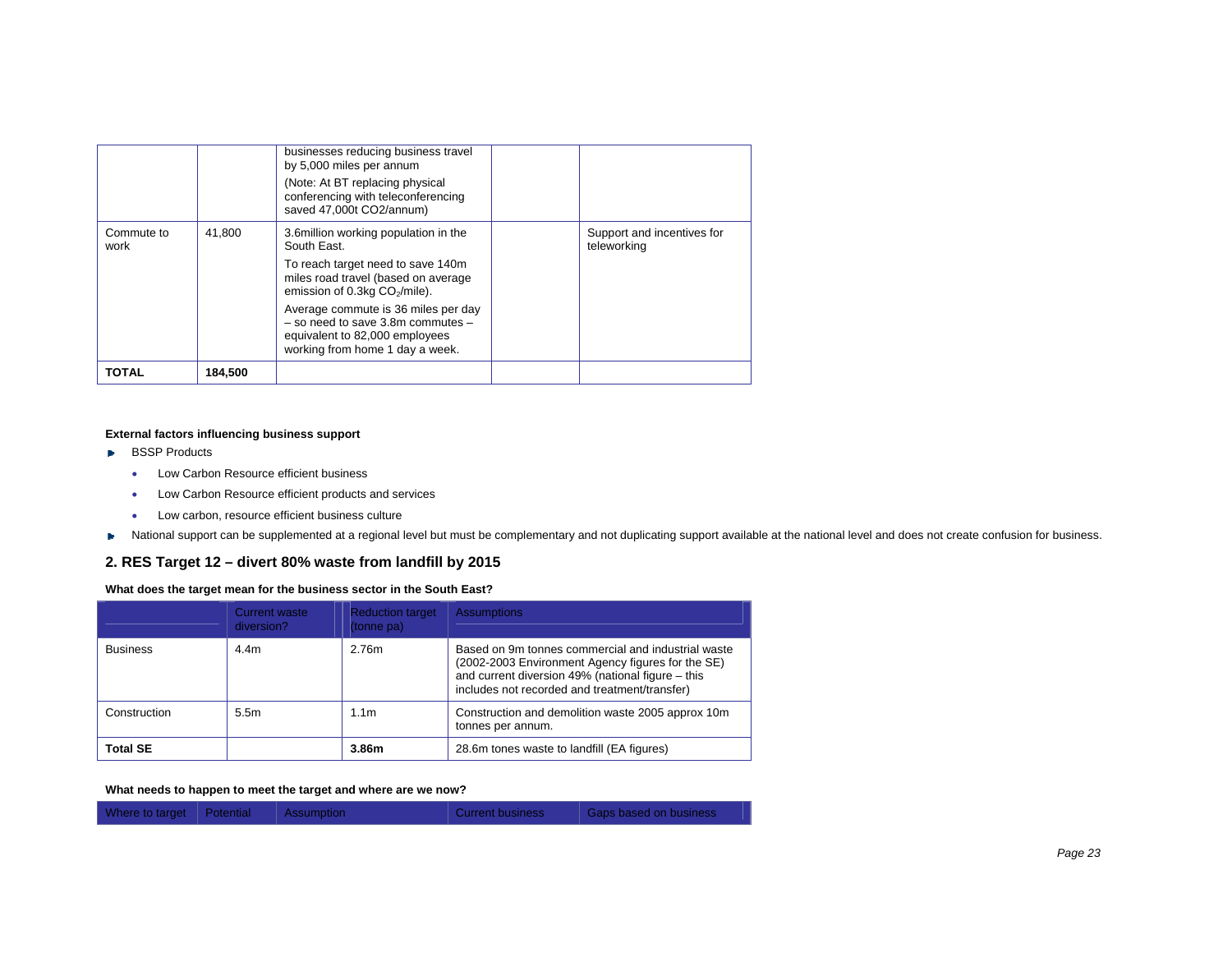|                                            | diversion<br>tpa |                                                                                                                                                                                                                                                        | support?                                                                            | need?                                                                                                                                                                                                               |
|--------------------------------------------|------------------|--------------------------------------------------------------------------------------------------------------------------------------------------------------------------------------------------------------------------------------------------------|-------------------------------------------------------------------------------------|---------------------------------------------------------------------------------------------------------------------------------------------------------------------------------------------------------------------|
| Construction                               | 1,140,000        | Zero waste strategy will<br>deliver 50% reduction<br>construction waste to landfill<br>by 2011                                                                                                                                                         | WRAP - tools and<br>guides<br>NISP - material<br>exchange                           | Development of recycling<br>infrastructure, creation of<br>consolidation centres,<br>standards for recycled<br>products<br>Legislative push - greater<br>enforcement SWMP, waste<br>carries and licensed facilities |
| Food                                       | ?                | Zero waste strategy will<br>deliver this diversion<br>(although no targets yet set<br>for food waste)<br>60% organic waste from the<br>food and drink sector 25%<br>from retail and wholesale<br>6m tonnes organic waste<br>produced in the South East | $WRAP -$ tools and<br>guides<br>NISP - material<br>exchange                         | Development of processing<br>infrastructure                                                                                                                                                                         |
| Wholesale.<br>retail and<br>service sector | ?                | Increasing recycling rates in<br>this sector from 22% to 50%<br>will deliver 630,000 additional<br>tonnes diverted from landfill                                                                                                                       | WRAP on-line<br>recycling directory<br>Recycling services<br>from private providers | Easy "bag for recycling" from<br>councils/private suppliers,<br>combined with push from<br>Environment Agency.                                                                                                      |
| <b>TOTAL SE</b>                            |                  |                                                                                                                                                                                                                                                        |                                                                                     |                                                                                                                                                                                                                     |

### **External factors including the business support landscape**

- National Waste Strategy DEFRA 2007 clear brief for RDAs to their role on business waste
- South East Technical Advisory Waste Planning Body planning on infrastructure shortly to be commissioned
- ▶ Pathway to Zero Waste focus on construction in year 1
- SEEDA experience in piloting different business recycling services via councils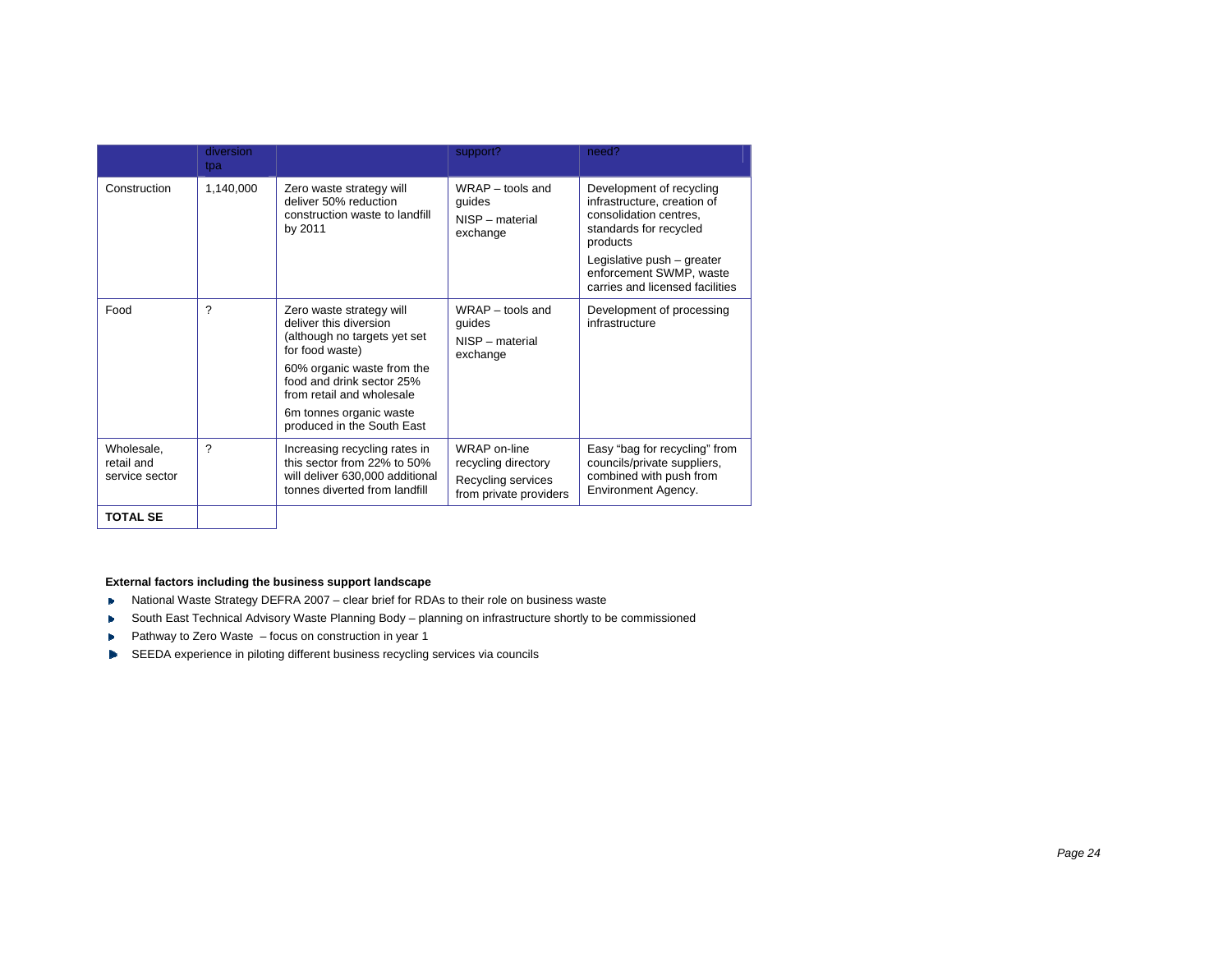### **3. RES Target 12 – Reduce per capita water consumption by 20% (169 l/day in 2003 to 135 l/day in 2016)**

|                             | <b>Current Water</b><br>Use/person I/day | <b>Reduction</b><br>Target I/day<br>per person | <b>Assumptions</b>                                                                                                                                                                                                                                                                                     |
|-----------------------------|------------------------------------------|------------------------------------------------|--------------------------------------------------------------------------------------------------------------------------------------------------------------------------------------------------------------------------------------------------------------------------------------------------------|
| <b>Total SE</b>             | 169                                      | 4.3                                            | Per annum targets calculated by dividing target equally 8 years                                                                                                                                                                                                                                        |
| <b>Business</b><br>premises | 335,070Ml/year                           | 2.3                                            | Based on Ofwat data and working population SE 3.6million<br>Note 1 the water data is based on the following companies data for<br>water delivered unmetered and metered 2006-7 (Ofwat) - Southern,<br>Thames, Folkestone and Dover, Mid Kent, Portsmouth, South East,<br><b>Sutton and East Surrey</b> |
|                             |                                          |                                                | Note 2 Thames Water data will include none SE usage companies<br>(total for Thames = $568.7$ ml/day)<br>Note 3. Ofwat groups business within non household - this will also<br>include public sector, charity and other non domestic groups                                                            |

#### **What does the target mean for the business sector in the South East?**

#### **What needs to happen to meet the target and where are we now?**

| Where to target                                                                   | What they<br>could save<br>$(I/\text{person/day})$ | Assumption                                                               | <b>Current business</b><br>support?                                  | <b>Gaps from business</b><br>perspective?                                                                                                                                            |
|-----------------------------------------------------------------------------------|----------------------------------------------------|--------------------------------------------------------------------------|----------------------------------------------------------------------|--------------------------------------------------------------------------------------------------------------------------------------------------------------------------------------|
| Key sectors- food<br>& drink,<br>agriculture,<br>chemicals, rubber<br>and plastic | 1.3                                                | £14.57M (Defra report $-$<br>Oakdene Hollins)                            | Envirowise for<br>telephone<br>consulting<br>advice<br>ETL for water | ?                                                                                                                                                                                    |
| All other business<br>Users                                                       |                                                    | 1L/day/property. Used low<br>end of scale to allow for<br>Thames region. | Envirowise help<br>line.<br>ETL for water                            | Incentives to reduce toilets &<br>urinal flushing and washing,<br>cleaning (push taps and flow<br>restrictors) – but hard when<br>water cost £0.01/litre $-$ it's not a<br>priority! |
| <b>TOTAL</b>                                                                      | 2.3                                                |                                                                          |                                                                      |                                                                                                                                                                                      |

#### **External factors including the business support landscape**

Future Water published Feb 2008 - Ofwat consultating mandatory reductions per property through water company initiatives. Currently targets under consultation - 5.8Ml/day/ saving from Water companies operating within SEEDA region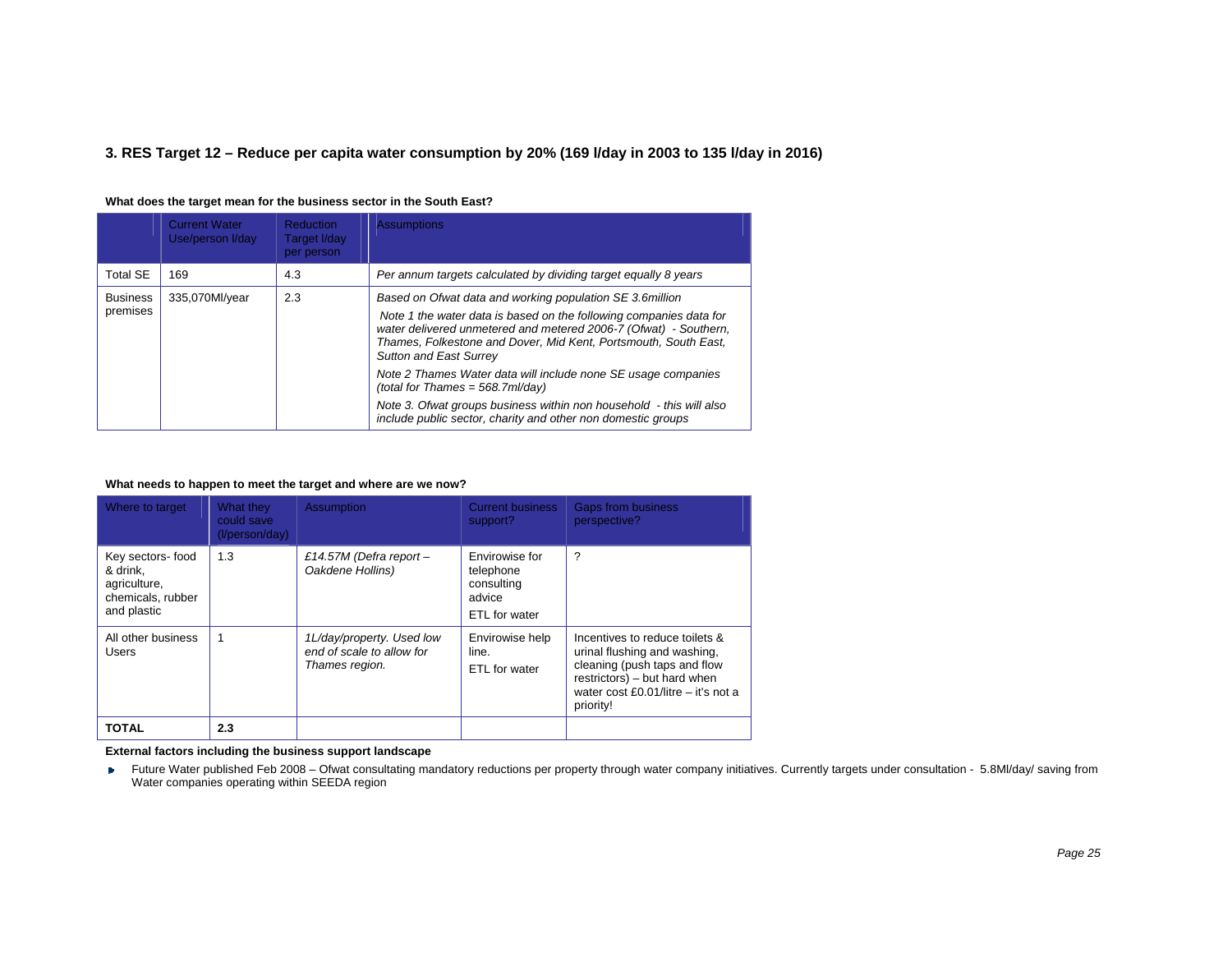Estimation data used for the target calculations

|     | <b>Theme</b>                  |              | Carbon  | <b>Waste</b> | <b>Water</b> | notes                                                                                                                                                                                                                                                                       |
|-----|-------------------------------|--------------|---------|--------------|--------------|-----------------------------------------------------------------------------------------------------------------------------------------------------------------------------------------------------------------------------------------------------------------------------|
| 2.1 | Work with all partners        |              | 364,000 | 30,000       | 1,750        | CT est of national savings<br>200,000 approx the SE<br>EST transport campaign and<br>green homes save 4,000<br>Other partners delivers<br>160,000 combined                                                                                                                  |
| 2.2 | <b>Waste Strategy</b>         |              |         | 2,780,000    |              | Based on PTZW strategy                                                                                                                                                                                                                                                      |
| 2.3 | Brokerage platform            |              | 5,000   | 1,000        | 1,000        | Assumes brokerage platform<br>delivers 2.000tonnes carbon<br>saving - 500 businesss save 4<br>tonnes each. Work with 2 key<br>trade associations results in<br>3000 businesses saving 1<br>tonnes each. 500 businesses<br>save 2 tonnes waste each<br>and 2,000litres water |
| 2.4 | Work with top energy<br>users |              | 50,000  |              |              | CT estimate they only working<br>with 20% major users. If can<br>find 100 more with savings                                                                                                                                                                                 |
| 2.5 | With with Las                 |              | 200,000 |              |              | DEFRA/CLG data suggest<br>they will achieve 2,185kt CO <sub>2</sub><br>by 2010 from business<br>savings. Have assumed<br>200,000 unique tonnes<br>here not included in other<br>activity                                                                                    |
| 2.6 | Work with water<br>companies  |              |         |              | 4,000        | Assumes 5000 busineses<br>with spend >£5,000 year we<br>can work with who can save                                                                                                                                                                                          |
| 2.7 | Enviornmental taster<br>pack  |              | 0       | 0            | $\Omega$     | Not quantified                                                                                                                                                                                                                                                              |
|     |                               | Sub<br>total | 619,000 | 2,811,000    | 6,750        |                                                                                                                                                                                                                                                                             |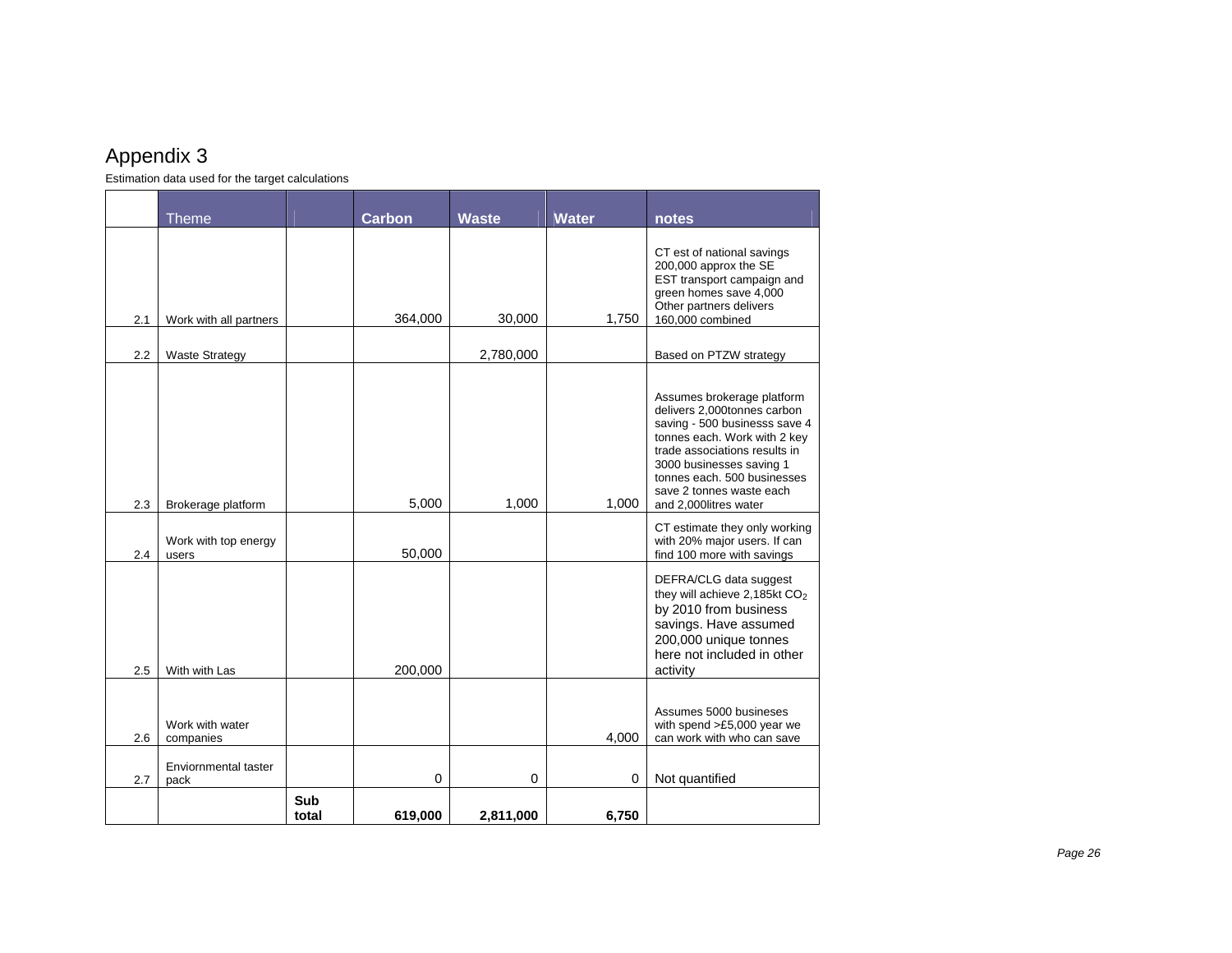|     | <b>Theme</b>                                           |              | Carbon      | <b>Waste</b> | <b>Water</b> | notes                                                                                                                                                        |
|-----|--------------------------------------------------------|--------------|-------------|--------------|--------------|--------------------------------------------------------------------------------------------------------------------------------------------------------------|
| 3.1 | Develop networks                                       |              | 5,000       |              |              | Assumes engages with 500<br>businesses who save total 10t<br>each                                                                                            |
| 3.2 | Develop online<br>community platform                   |              | 2,500       |              |              | Assumes engages with 2500<br>businesses who save total 1t<br>each                                                                                            |
|     |                                                        | Sub<br>total | 7,500       |              |              |                                                                                                                                                              |
| 4.1 | Pilot incentive<br>scheme then roll out                |              | 9,000       | 1,000        | 1,000        | Assumes 1,800 grants with<br>each business saving 5<br>tonnes each<br>Assumes additionally 500<br>businesses save 2 tonnes<br>waste and 2000litres water     |
| 4.2 | SBP reviews                                            |              | 6,000       | 500          | 25           | Based on ENWORKS data for<br>2006-2007                                                                                                                       |
| 4.3 | <b>ERDF</b> transport                                  |              | 10,000      |              |              | Assumes reduced trips of<br>33 million miles based on<br>0.3kg CO2/miles. Or 1000<br>businesses saving<br>33,000miles over 2 years -<br>16,500miles per year |
| 4.4 | <b>ERDF</b> facilitate<br>uptake business<br>recycling |              |             | 10.000       |              | Assumes 5,000 businesses<br>save 20 tonnes - or 10 tonnes<br>a year                                                                                          |
| 4.5 | <b>PTZW</b>                                            |              | 0           | $\Omega$     | 0            | Included under 2.2 - longer<br>term impact                                                                                                                   |
| 4.6 | ERDF - design                                          |              | $\mathbf 0$ | 0            | 0            | Not quantified                                                                                                                                               |
| 4.7 | Sustainable<br>Procurement                             |              | $\mathbf 0$ | $\mathbf 0$  | 0            | Not quantified                                                                                                                                               |
| 4.8 | Explore aqua fund                                      |              | $\mathbf 0$ | $\mathbf 0$  | 0            | Not quantified                                                                                                                                               |
|     |                                                        | Sub<br>total | 25,000      | 11,500       | 1,025        |                                                                                                                                                              |
|     |                                                        | <b>Total</b> | 651,500     | 2,822,500    | 7,775        |                                                                                                                                                              |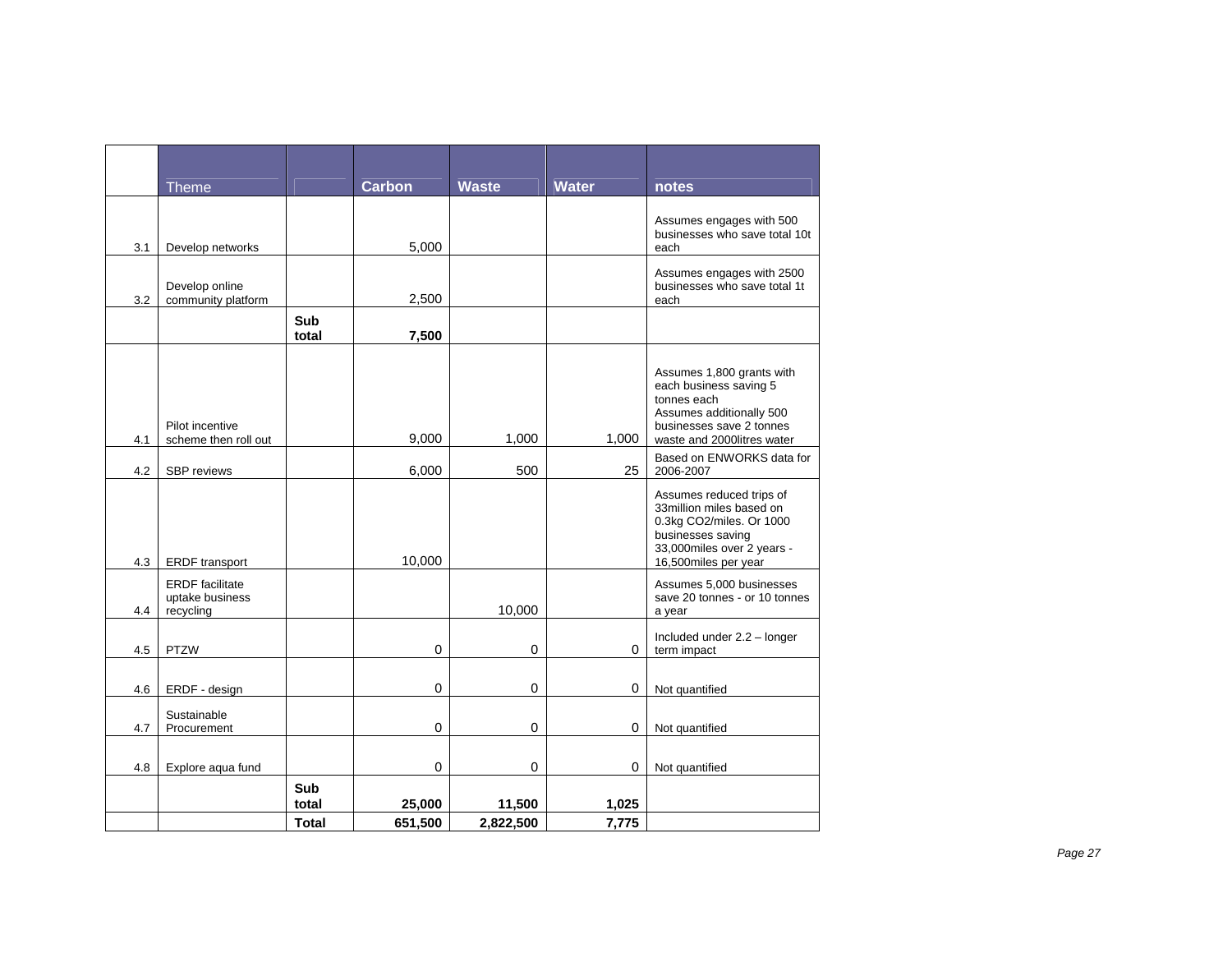List of partners where consulted on the development of the strategy

AEA Carbon Trust BERR Business Link Sustainable Business Team Bucks Sustainable Business Partnership East Sussex Sustainable Business Partnership EEF Energy Saving Trust Envirobusiness Envirowise Federation of Small Businesses GOSE Hampshire Sustainable Business Partnership IEMA Kent County Council/Kent Sustainable Business Partnership London ReMaDe MAS NISP ReMaDe SE SECBE SEEDA Area Teams SEEDA ERDF Team The Social Marketing Practice Surrey Chambers/ Sustainable Business Partnership West Sussex Sustainable Business Partnership WRAP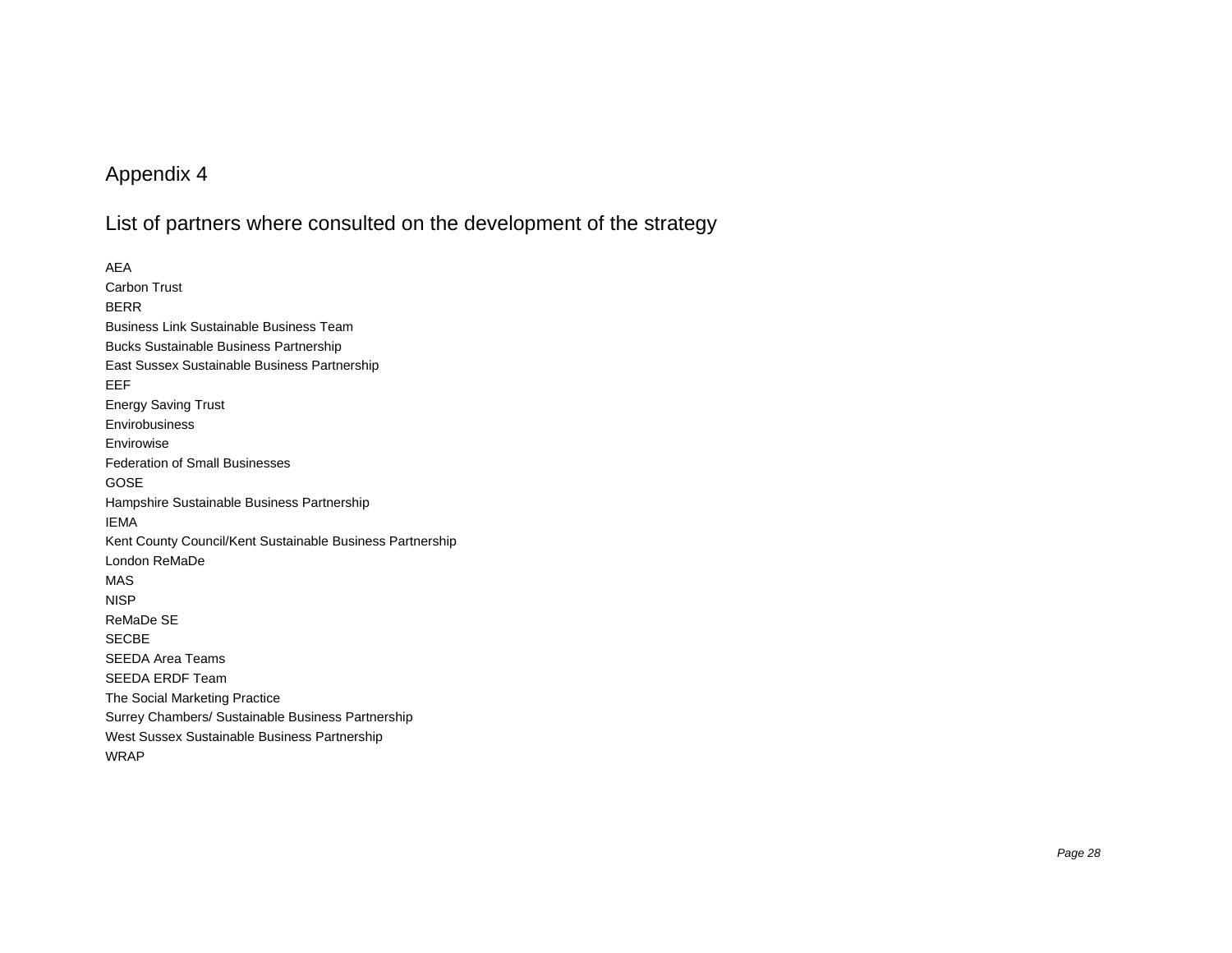### **Acronyms used within this document**

BERR – Department Business Enterprise, & Regulatory Reform BITC – Business in the Community BL – Business Link BL SBS – Business Link Sustainable Business Service BREW – Business Resource Efficiency and Waste BSI – British Standards Institute BSSP – Business Support Simplification Programme CLG – Department of Communities and Local Government CT – Carbon Trust DEFRA – Department of Environment, Food and Rural Affairs DoT – Department for Transport EA – Environment Agency ECA – Electrical Contractors Association EEF – Manufacturers Association ENWORKS – (brand name of internet based data gathering tool) EPCs - Energy Performance Certificates ERDF – European Regional Development Fund EST – Energy Saving Trust ESF – European Social Fund ETL – Energy Technology List GOSE – Government Office for the South East HEis – Higher Education Institutions HGV – Heavy Goods Vehicle HVCA – Heating and Ventilating Contractors' Association IEMA – Institute of Environmental Management and Assessment IESE - Improvement and Efficiency South East LAA – Local Area Agreement LAs - Local Authorities LPG – Liquid Petroleum Gas MAS – Manufacturing Advisory Service